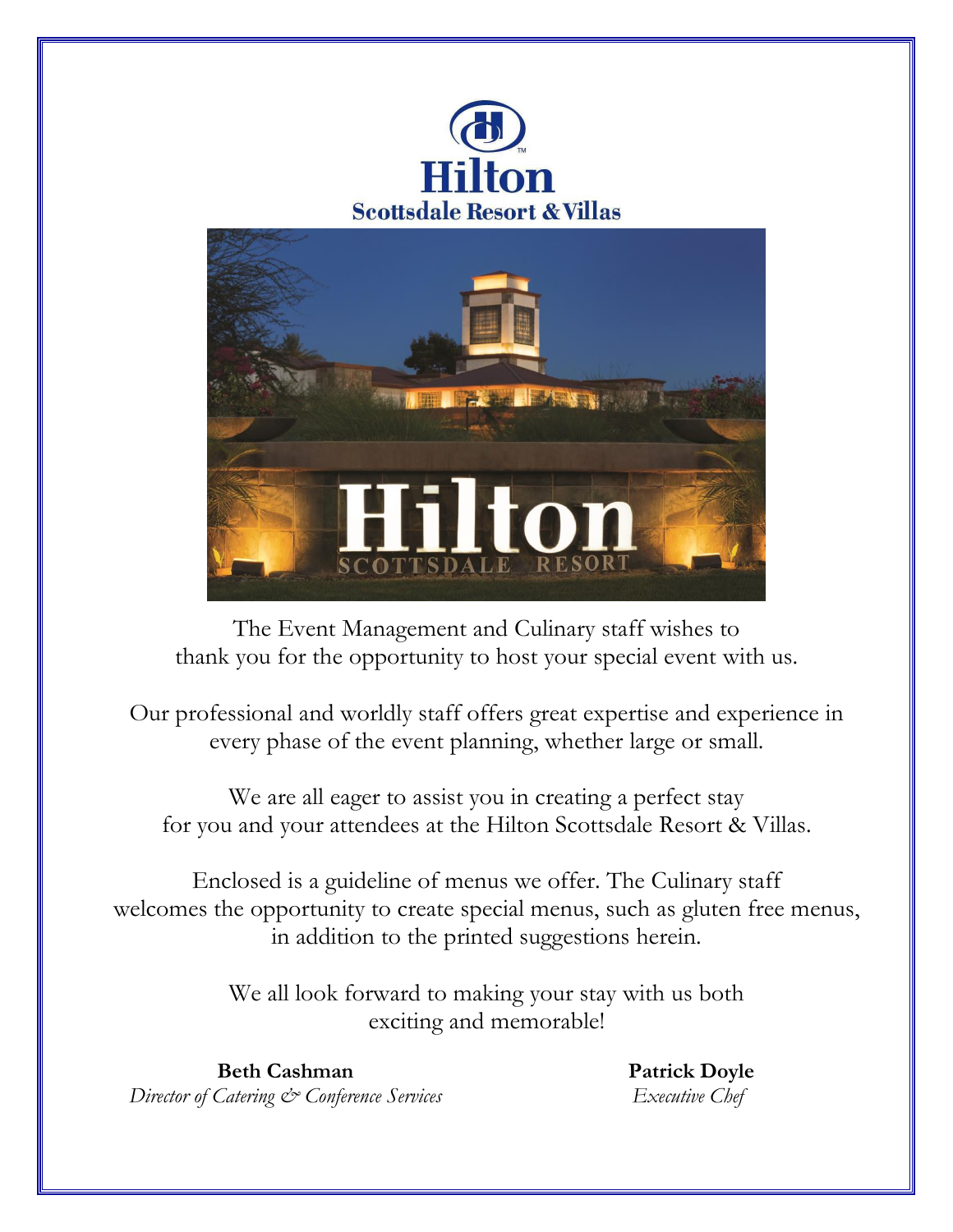

# **CONTINENTAL BREAKFASTS**

*Includes Orange, Grapefruit, Tomato and Cranberry Juices, Fresh Brewed Regular and Decaffeinated Coffee, and Hot Tea (Based on One Hour of Service)*

## **DESERT MORNING**

Fresh Fruit Platter, Pineapple, Honeydew, Cantaloupe, Strawberries and Blueberries A Selection of Breakfast Pastries, Croissants, and Bagels, Assorted Preserves, Dairy Butter, Cream Cheese *\$29.00 per person*

#### **HEALTHY START**

Strawberry and Banana Smoothie Shooters Individual Granola Parfaits, Fresh Berries Steel Cut Oatmeal with Skim and 2% Milk Assorted Muffins and Sliced Breakfast Breads, Preserves, Butter *\$29.00 per person*

#### **CACTUS BLOSSOM**

Sliced Fresh Fruits Smoked Salmon, Capers, Diced Eggs, Sweet Onion Selection of Bagels with Plain, Vegetable, and Berry Cream Cheese Charcuterie and Cheese Board with Gruyere, Swiss, Brie, Genoa Salami, Prosciutto, Chorizo, and Olive Tapenade Accompanied with Dried Apricots, Cranberries, and Blueberries *\$30.00 per person*

## **BREAKFAST ENHANCEMENTS**

| Ham, Egg, and Cheese Croissant         | \$7.00 |
|----------------------------------------|--------|
| Bacon, Egg, and Cheese English Muffin  | \$7.00 |
| Breakfast Burrito, Salsa Verde         | \$7.00 |
| <b>Fresh Berry Blintzes</b>            | \$6.00 |
| Steel Cut Oatmeal                      | \$6.00 |
| Granola and Berry Parfait              | \$6.00 |
| Assorted Cereals with 2% and Skim Milk | \$5.00 |
| <b>Fruit Smoothie Shooters</b>         | \$5.00 |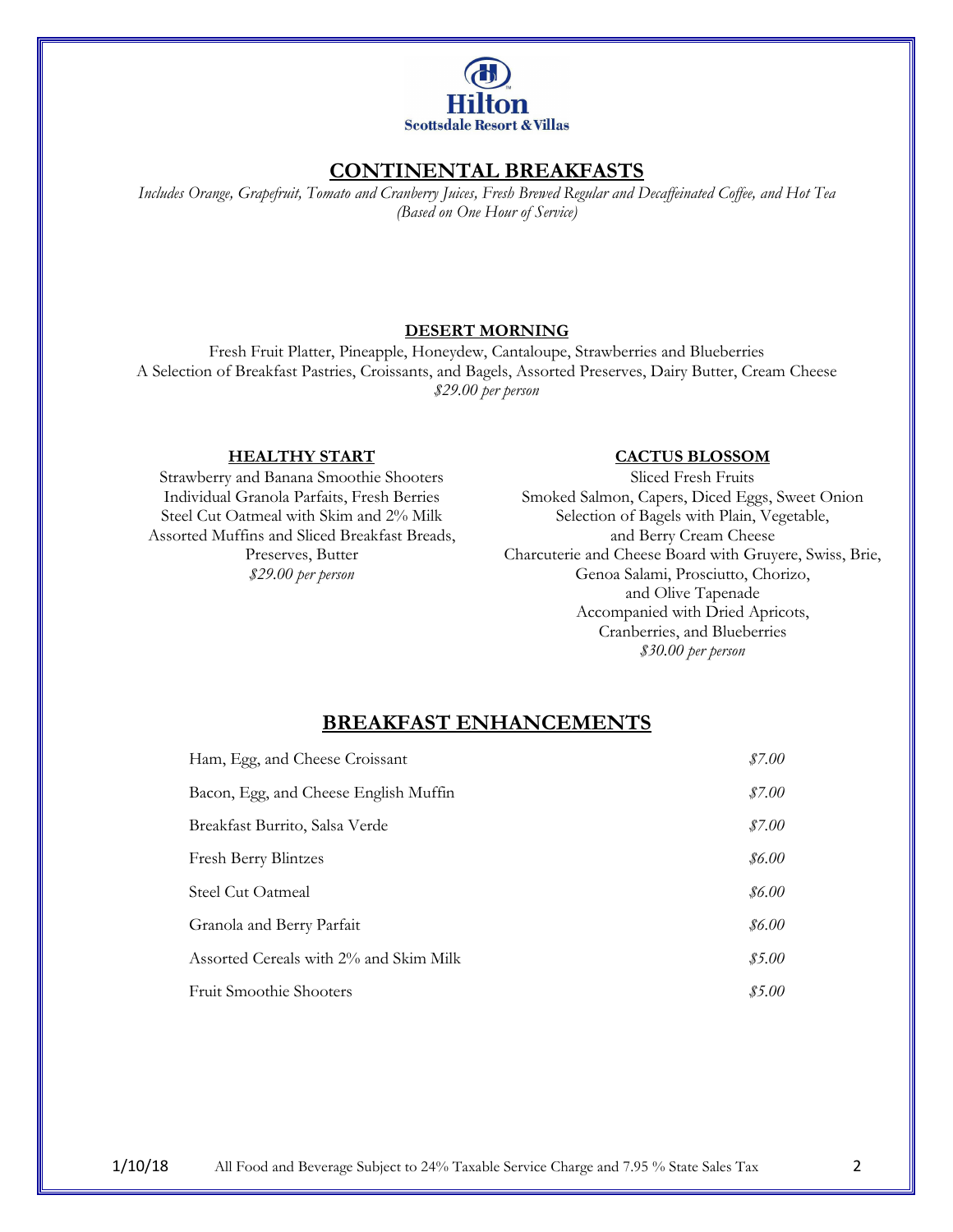

## **BUFFET BREAKFASTS**

*Includes Orange, Grapefruit, Tomato, and Cranberry Juices, Fresh Brewed Regular and Decaffeinated Coffee, and Hot Tea (Based on One Hour of Service)*

## **RED ROCK**

Sliced Fresh Fruit Platter Assorted Cereals, Whole and 2% Milk Assorted Breakfast Pastries, Muffins, Croissants, Bagels, English Muffins, Preserves, Dairy Butter, Cream Cheese

Scrambled Eggs with Cream and Chives, Apple wood Smoked Bacon, Link Pork Sausage, Breakfast Potatoes *\$40.00 per person*

#### **FOUR PEAKS**

Individual Fresh Fruit Cocotte

Cinnamon and Vanilla Bean Brioche French Toast or Buttermilk Pancakes with Maple Syrup

Scrambled Eggs, Applewood Smoked Bacon, Breakfast Sausage, Home Fried Potatoes *\$43.00 per person*

#### **THE SONORAN SOUTHWEST BREAKFAST**

Mango, Pineapple, & Jicama Fruit Salad with Chili Lime Yogurt Sliced Melons, Watermelon, Honeydew, Cantaloupe

Papago Butte Brisket Hash

Slow Braised Adobo Brisket Shredded, Diced Yukon Potatoes, Peppers, Onions, Swiss Chard with Chipotle Adobo Greek Yogurt

Salt River Biscuits

Ancho Chili & Sausage Pepper Gravy

Scrambled Eggs

McDowell Mountain Rancho Breakfast Beans Slow Stewed Pinto Beans with a Southwest Touch

> Sliced Country Ham *\$45.00 per person*

*\*Buffets less than 25 people will result in additional \$7.00++ per person charge*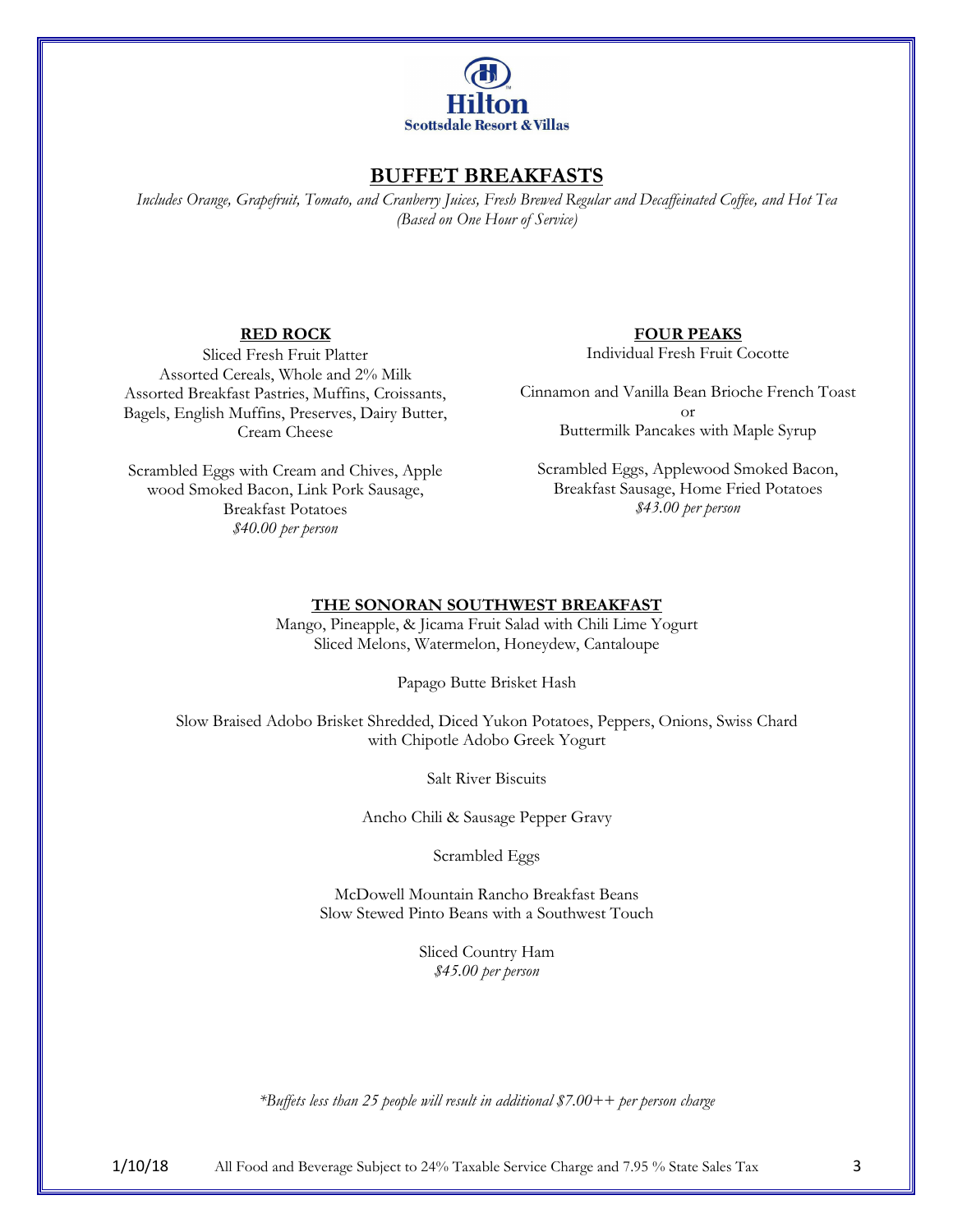

## **BRUNCH**

*Includes Orange, Grapefruit, Tomato, and Cranberry Juices, Fresh Brewed Regular and Decaffeinated Coffee, and Hot Tea (Based on One Hour of Service)*

### **STARTERS**

Seasonal Sliced Fruit Platter, Honey Yogurt Dressing Strawberry and Banana Shooters Yogurt Parfaits, Granola, Fresh Berries

#### **BREAKFAST**

Fluffy Scrambled Eggs, Applewood Smoked Bacon, Breakfast Sausage, Skillet Home Fries

#### **SALADS**

Torn Field Green Salad, Fresh Vegetables, Balsamic Vinaigrette, Ranch, and Bleu Cheese Dressings Caesar Salad, Garlic Crostini, ShavedParmesan

#### **BRUNCH**

Chicken Marsala, Mushroom Marsala Demi Seared Salmon, Lemon Caper Cream Sauce Roast Pork Loin, Bourbon Demi Yukon Gold Mashed Potatoes Fresh Green Beans and Tomato Concasse

#### **DESSERTS**

Mini Strawberry Tarts with Shaved White Chocolate

Chocolate Brownies with Orange Scented Cream

Lemon Squares Mini Éclairs

Individual Chocolate Mousse

*\$55.00 per person*

## **BRUNCH ENHANCEMENTS**

#### **OMELETS YOUR WAY**

Made to Order, Your Choice of Ham, Bacon, Spinach, Mushrooms, Asparagus, Tomatoes, Onions, Roasted Peppers, Jack and Cheddar Cheese, Crumbled Bleu, Feta *\$18.00 per person*

#### **WAFFLE/WAFFLE**

Malted Belgian Waffles, Topped with Your Choice of Strawberries, Raspberries, Blueberries, Sliced Bananas Served with Whipped Dairy Butter and Maple Syrup *\$12.00 per person*

*Brunch Buffets require a minimum of 30 people. For groups less than 30 people, please add \$7.00 per person. Chef Attendant required for a fee of \$150.00 each, based on one attendant per 75 people.*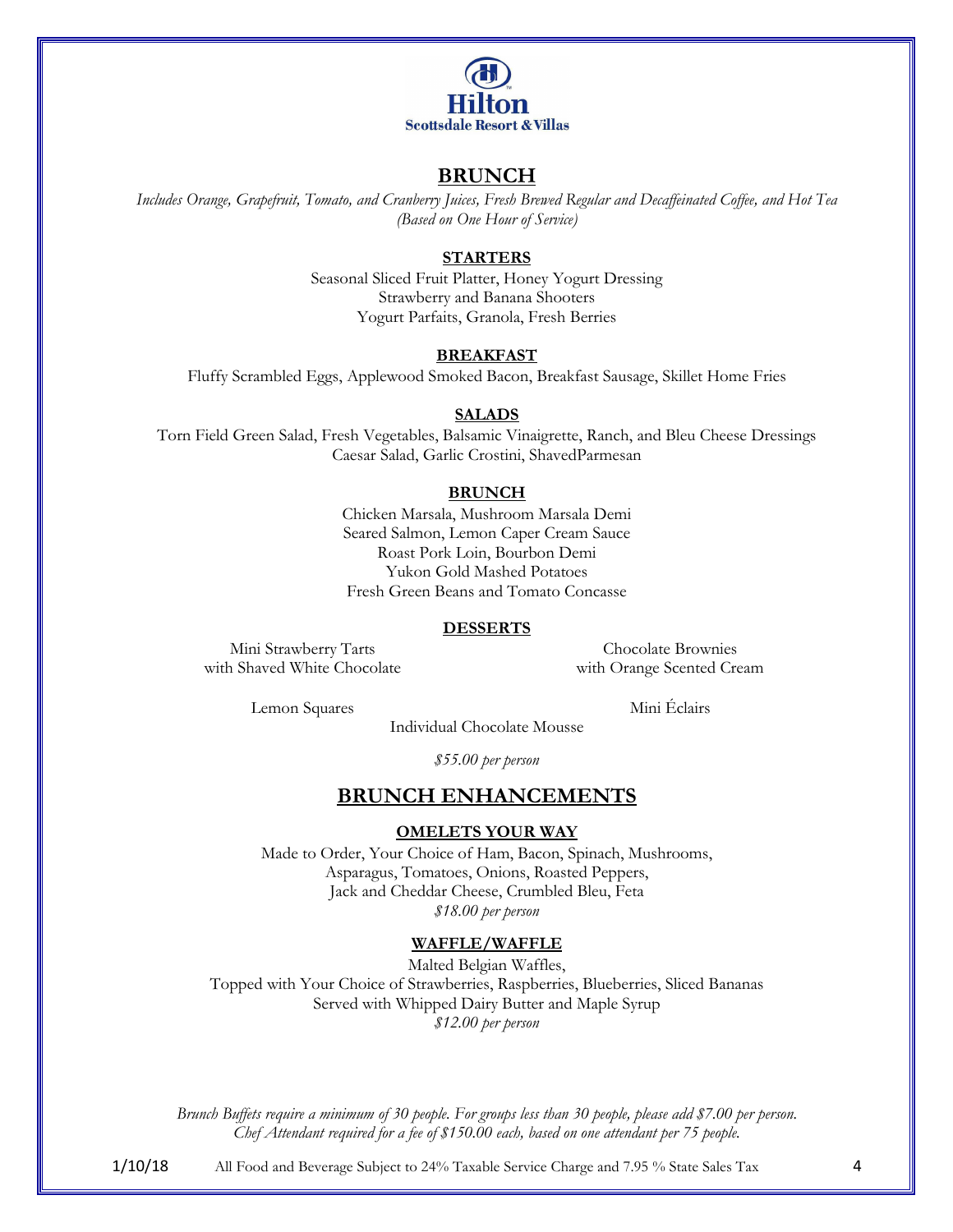

# **PLATED BREAKFASTS**

*Includes Choice of Orange or Grapefruit Juice, Coffee, Decaffeinated Coffee, Hot Tea, and Iced Tea*

### **AMERICAN CLASSIC**

Scrambled Eggs with Sour Cream and Chives, Thick Cut Smoked Bacon, Breakfast Sausage, Skillet Home Fries *\$34.00 per person*

## **WESTERN TOAST**

Cinnamon and Orange Infused French Toast, Maple Syrup, Whipped Dairy Butter, Bacon or Sausage, Skillet Home Fries *\$34.00 per person*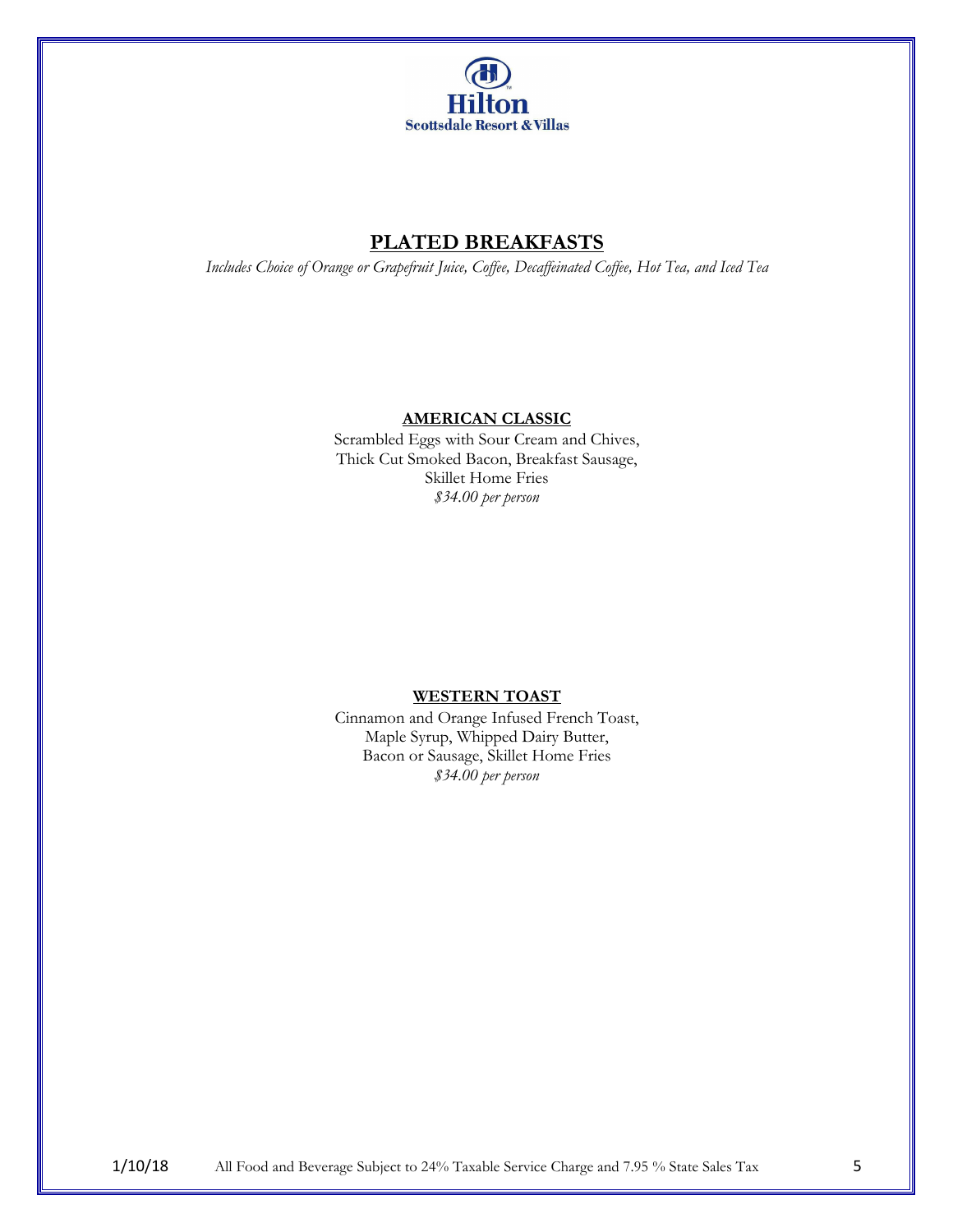

## **SPECIALTY BREAKS**

#### **ALL DAY BEVERAGE BREAK**

Fresh Brewed Coffee, Decaffeinated Coffee and Hot Teas Iced Tea Lemonade Water Coolers with Infusion Station *\$30.00 per person*

#### **AM PERFECT**

Fresh Brewed Coffee, Decaffeinated Coffee and Hot Teas Fresh Fruit Platter, Granola and Energy Bars, Hummus and Pita Chips, Raw Cashews, and Almonds *\$19.00 per person*

#### **HEALTH KICK**

Individual Fruit Smoothies, Pineapple and Mango, Strawberry and Banana Fresh Fruit Kebobs with Honey Yogurt Drizzle Multi Grain Muffins and Nut Breads Fresh Brewed Coffee, Decaffeinated Coffee and Hot Teas *\$23.00 per person*

#### **SUMMER CHILL**

Haagen-Dazs Ice Cream Bars, Popsicles, Creamsicles, Chilled Snickers and Mars Bars, Assorted Smoothies Sodas, Bottled Waters and Iced Coffee Drinks *\$18.00 per person*

#### **HEY CUPCAKE**!

Chocolate Cupcakes, Raspberry Cupcakes with Orange Cream S'mores Cupcakes with Toasted Coconut Yellow Cupcakes with Milk Chocolate Icing and Sprinkles Assorted Mineral Waters and Sodas Fresh Brewed Coffee, Decaffeinated Coffee and Hot Teas *\$18.00 per person*

#### **MILK & COOKIES**

Freshly Baked, Chocolate Chip, Oatmeal, Peanut Butter, and White Chocolate Macadamia Cookies Chocolate Biscotti Served with Chilled Milk and Chocolate Milk Fresh Brewed Coffee, Decaffeinated Coffee and Hot Teas *\$16.00 per person*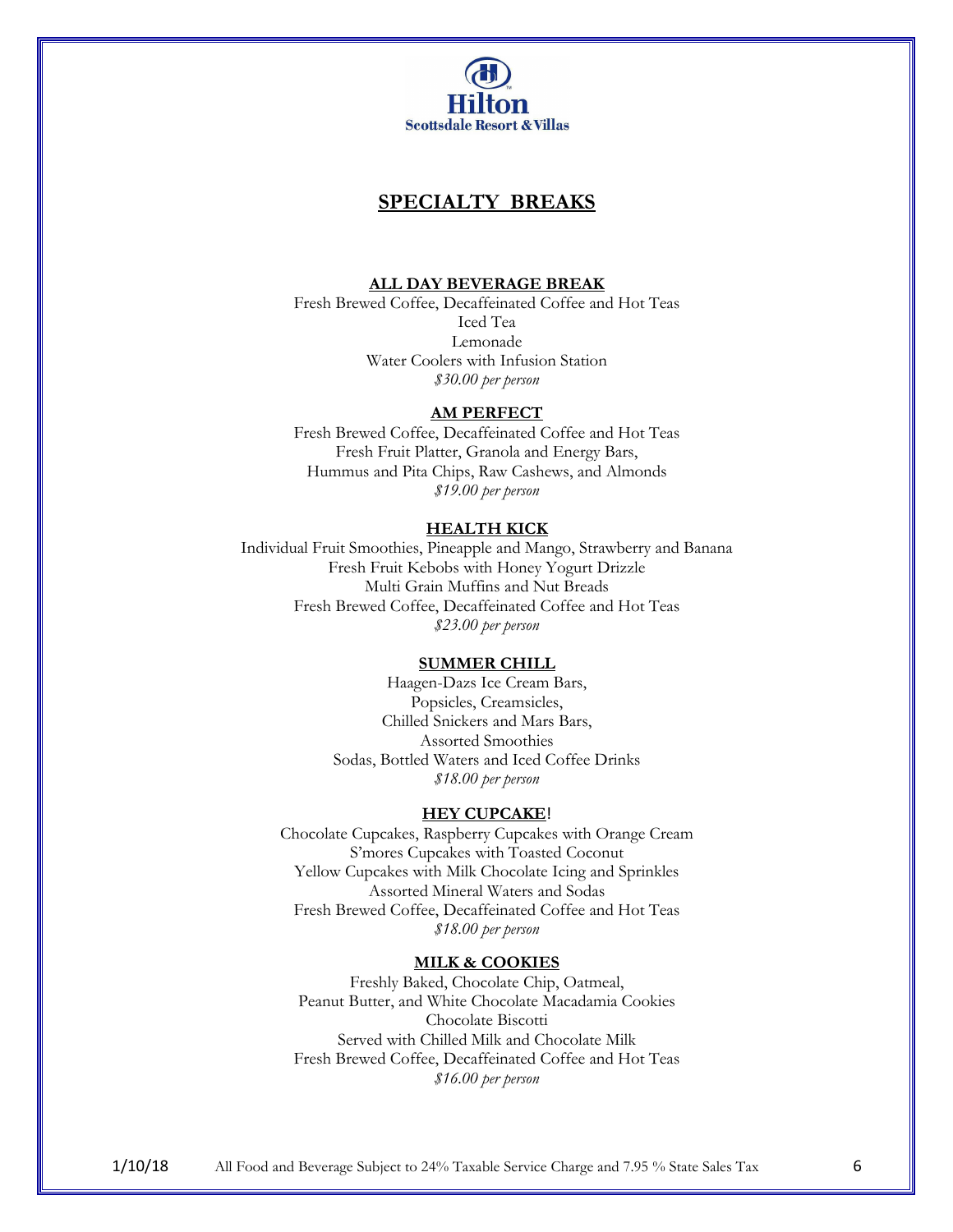

# **INDIVIDUAL SELECTIONS**

# **BEVERAGES**

| Regular Coffee, Decaffeinated Coffee, Regular and Herbal Teas | \$85.00 per gallon   |
|---------------------------------------------------------------|----------------------|
| Iced Teas, Fruit Punch, Lemonade                              | \$70.00 per gallon   |
| Orange, Cranberry, Apple, Vegetable Juices                    | \$70.00 per gallon   |
| Infused Water Display (Cucumber, Berry, Lemon)                | \$60.00 per 5 Gallon |
| Energy Drinks, PowerAde                                       | \$5.00 each          |
| Red Bull- Regular and Diet                                    | \$6.00 each          |
| Fiji Bottled Water                                            | \$6.00 each          |
| Bottled Water                                                 | \$5.00 each          |
| Vitamin Enriched Waters                                       | \$6.00 each          |
| Assorted Coca Cola Sodas                                      | \$5.00 each          |
| 4oz.Assorted Fruit Smoothie Shots                             | \$4.00 each          |
| <b>Assorted Tropicana Bottled Juices</b>                      | \$6.00 each          |
| Assorted 'Naked' Bottled Juices                               | \$7.00 each          |
|                                                               |                      |

### **BAKERY**

| Assorted Breakfast Breads, Banana, Marble, Cranberry | $$50.00$ per loaf  |
|------------------------------------------------------|--------------------|
| Assorted Jumbo Muffins, Danishes, Croissants         | $$52.00$ per dozen |
| <b>Assorted Oven Fresh Cookies</b>                   | $$49.00$ per dozen |
| Gluten Free Muffins and Pastries                     | $$70.00$ per dozen |
| Freshly Baked Brownies, Blondies, Lemon Squares      | $$50.00$ per dozen |
| <b>Assorted Cupcakes</b>                             | $$54.00$ per dozen |
| House Baked Biscotti                                 | $$50.00$ per dozen |
| English Scones, Preserves & Chantilly Cream          | $$50.00$ per dozen |
| Cinnamon Buns, Vanilla Icing                         | $$50.00$ per dozen |
| Jumbo Pretzels, Mustard Sauce                        | $$46.00$ per dozen |
|                                                      |                    |

### **MARKET BASKET**

| Protein, Energy, Granola, Candy Bars       | \$4.00 each        |
|--------------------------------------------|--------------------|
| Individual Bags of Kettle Chips & Pretzels | \$4.00 each        |
| Yogurt Parfaits, Granola, and Berries      | \$6.00 each        |
| Whole Fresh Fruit                          | \$3.00 each        |
| Haagen-Dazs Ice Cream Bars                 | $$6.00$ each       |
| Nestle Ice Cream Selection                 | \$5.00 each        |
| Fresh Fruit Skewers, Yogurt Dip            | $$48.00$ per dozen |
| Seasonal Mixed Nuts                        | \$38.00 per pound  |
| Homemade Potato Chips and Dips             | \$6.00 per person  |
| Tortilla Chips, Guacamole, Salsa           | \$7.00 per person  |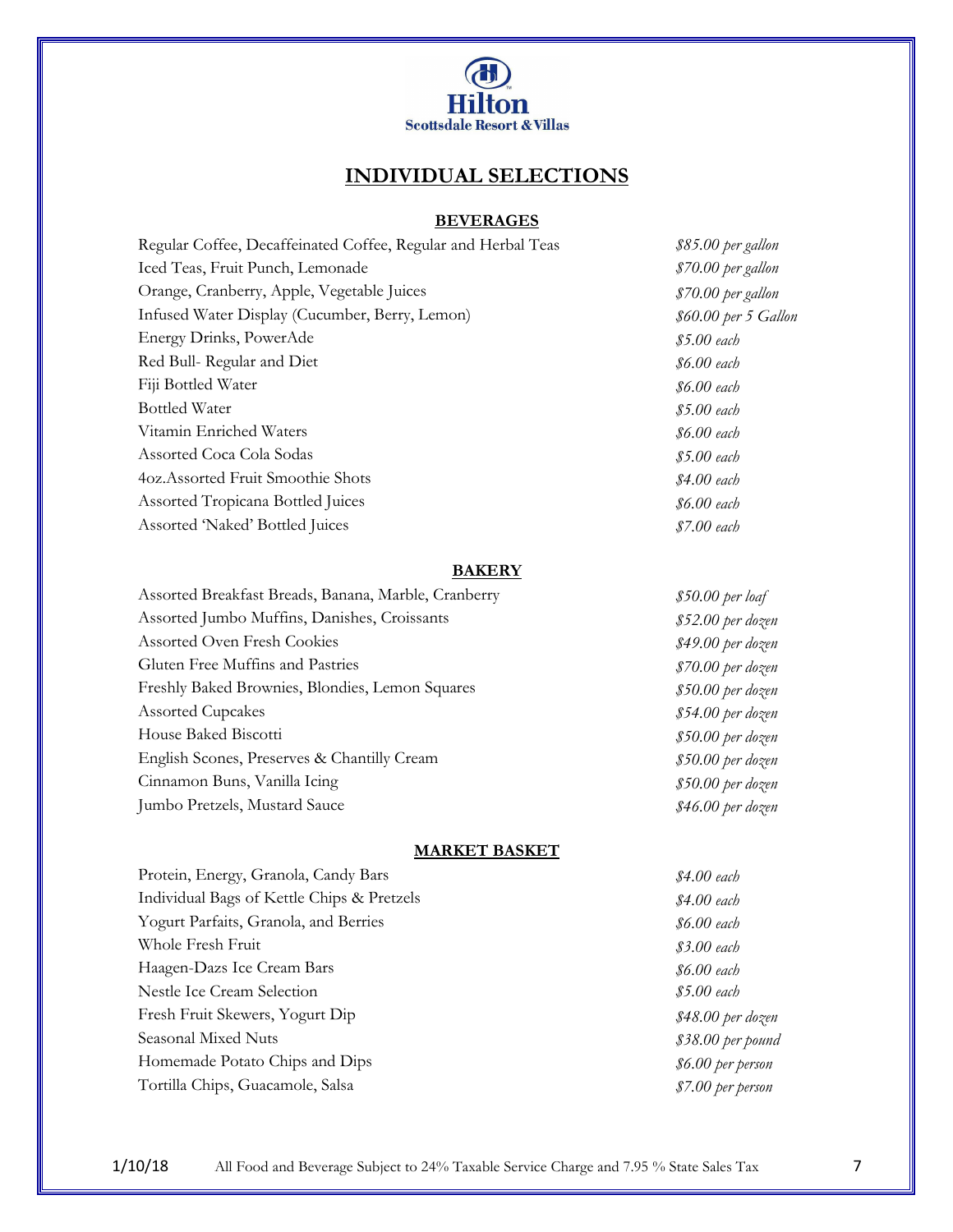

## **LUNCH BUFFETS**

*Includes Iced Tea and Lemonade (Based on One Hour of Service)* 

#### **UNDER THE TUSCAN SKIES**

Antipasto Board, Salami, Prosciutto, Capicola, Parmesan, Provolone, Mozzarella, Pepperoncini, Olives, Garlic Parmesan Crostini& Grissini Grilled Balsamic Vegetable Platter, Zucchini, Squash, Portabella Mushrooms, Roasted Red and Yellow Peppers, Artichoke Hearts Tri Color Tortellini Salad, Red Pepper, Oregano Vinaigrette Caprese Salad, Fresh Mozzarella, Sweet Basil

> Chicken Milanese, Parmesan Crust, Arugula Gremolata Pesto, Beef Ravioli, Wild Mushrooms, and Thyme Demi Vegetarian Lasagna, Marinara Sauce

> > Roasted Rosemary Potatoes Grilled Asparagus, Lemon Wine Sauce Home Baked Garlic Bread Tiramisu, Biscotti, Mini Cannoli *\$52.00 per person*

#### **OLD TOWN CANTINA**

Chicken Tortilla Soup, Tortilla Strips & Chopped Cilantro Tortilla Chips, Salsa Verde, Salsa Rojo Jicama, Cucumbers, Tomatoes, Mixed Greens, Cilantro Lime Dressing Roasted Corn and Pepper Salad, Diced Tomatoes, Olives, Jalapenos, Jack Cheese, Torn Romaine, Cilantro Avocado Dressing

Grilled Marinated Beef and Chicken Fajitas, Warm Flour Tortillas, Grilled Onions, and Peppers Cheese Enchiladas, Refried Beans, Mexican Rice, Pico De Gallo, Sour Cream, Guacamole, Shredded Jack and Cheddar cheese

> Fresh Berries and Cream, Cinnamon Churros, Mexican Flan *\$48.00 per person*

*Lunch Buffets require a minimum of 30 people. For groups less than 30 people, please add \$7.00 per person.*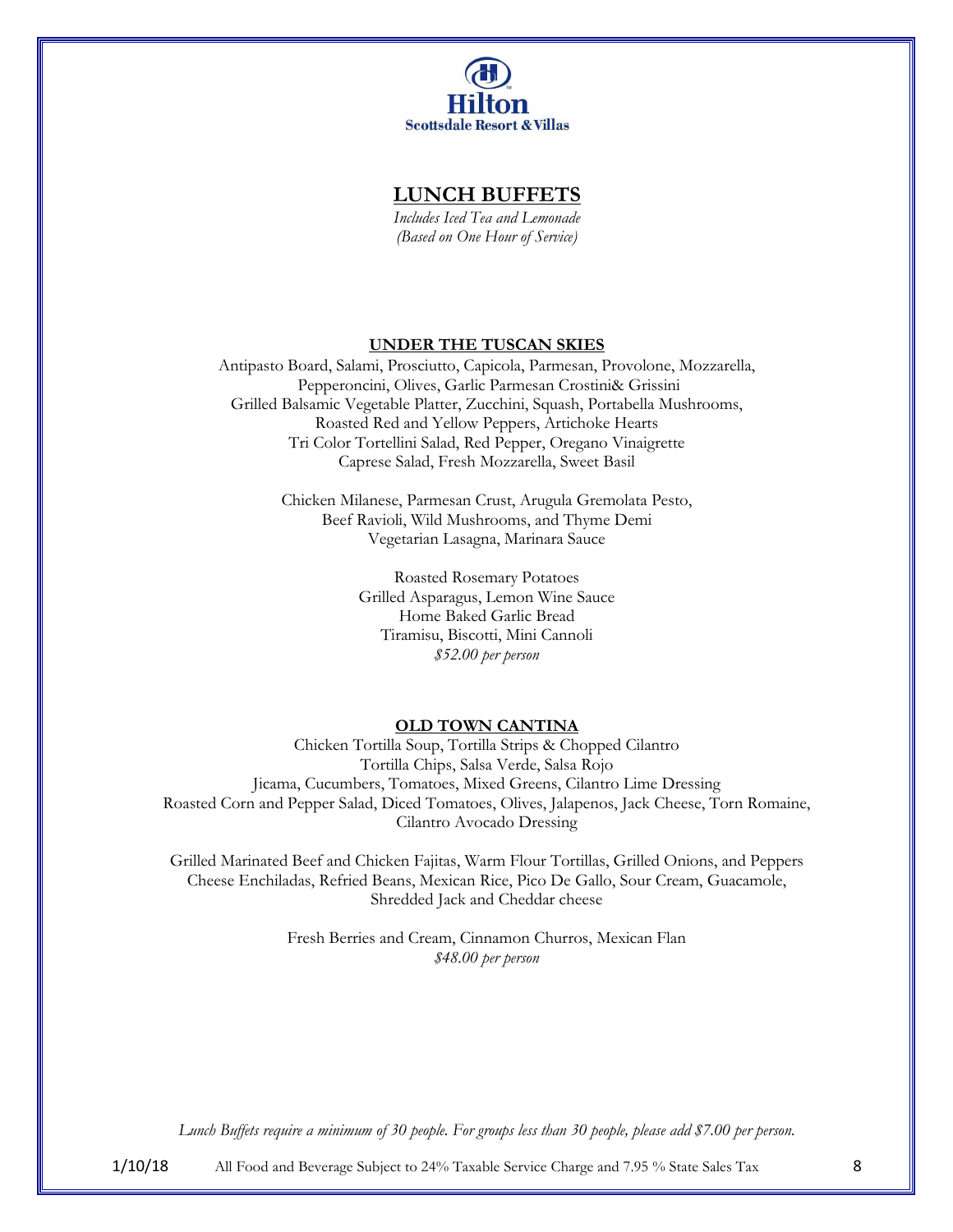

## **LUNCH BUFFETS CONTINUED**

*Includes Iced Tea and Lemonade (Based on One Hour of Service)* 

#### **THE FARMERS TABLE**

Artisan Breads Chicken Noodle Soup

Char Grilled Vegetable Platter with Balsamic Drizzle

An Assortment of Mixed Field Greens, Spinach Leaves, Baby Bibb Lettuce, with Market Toppings to Include; Cucumbers, Baby Carrots, Artichoke Hearts, Sliced Mushrooms, Roasted Peppers, Shaved Sweet Onions, Roasted Corn, Sliced Roma Tomatoes, Asparagus Tips, Black Beans, Olives , Feta, Crumbled Bleu, Shaved Parmesan, Vinaigrette, French, Ranch, Bleu Cheese Dressing

> Chicken Salad with White and Red Grapes Tuna Salad Bow Tie Pasta Salad with Red Pepper Vinaigrette Hummus and Pita Chips

Watermelon Pops, Strawberries with Whipped Cream, Lemon Squares *\$48.00 per person*

## **FRENCH BISTRO**

Salad Nicoise, Egg, Boiled New Potatoes, Haricot Verts, Parsley, Olives, Roma Tomatoes, Seared Tuna Charcuterie Board, Chicken and Apple Sausage, Prosciutto, Salami, Brie, Gruyere, Comte St. Antoine, Cornichons, Stone Mustard

Coq Au Vin, Chicken Legs and Thighs, Mushrooms, Onion, Celery, Tomatoes, Carrots, Garlic Slice Steak Au Poivre, Cognac Peppercorn Demi Ratatouille

Rosemary and Garlic Roasted Potatoes

Cream Puffs, Éclairs, Fresh Berries with Chantilly Cream *\$52.00 per person* 

*Lunch Buffets require a minimum of 30 people. For groups less than 30 people, please add \$7.00 per person.*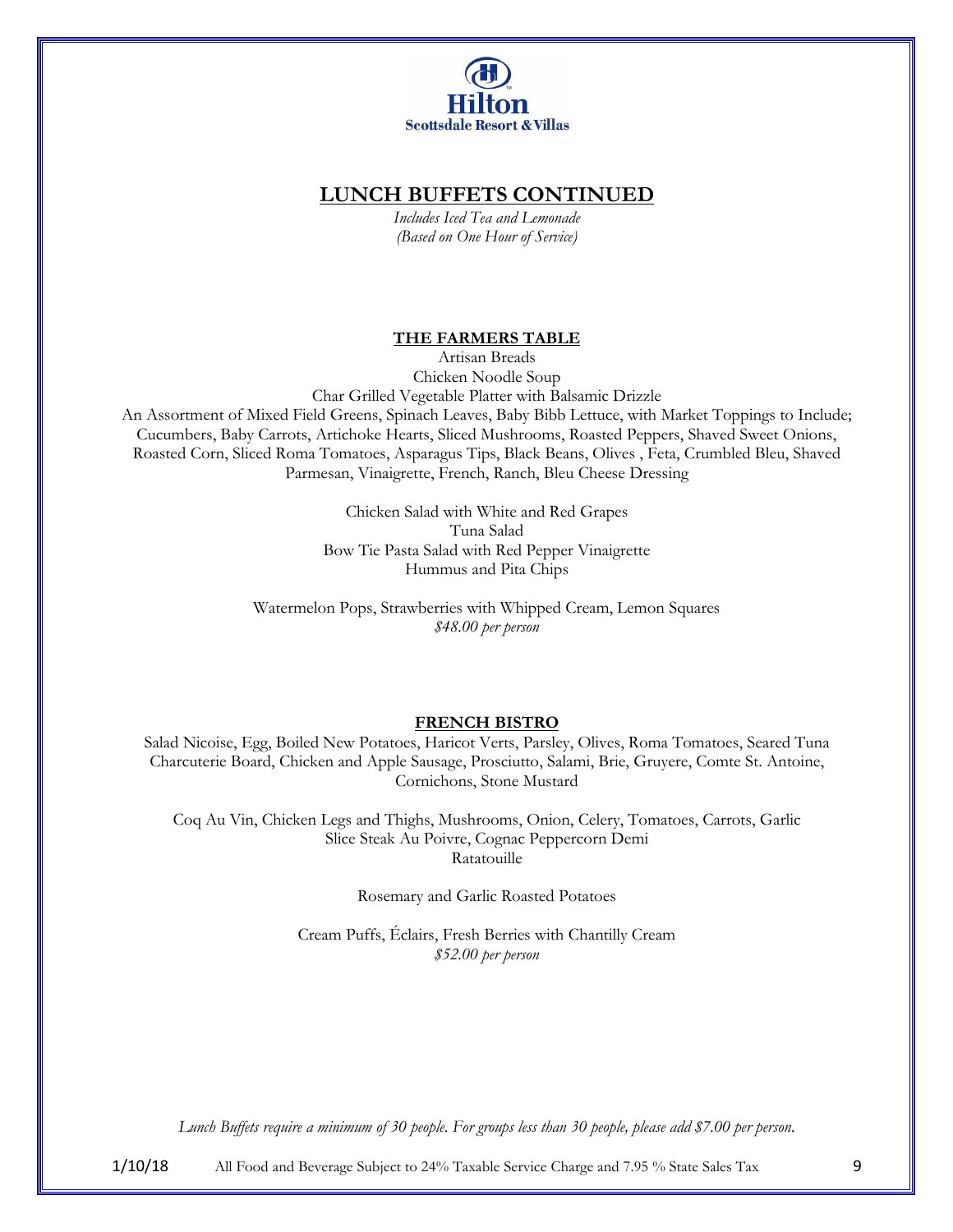

## **LUNCH BUFFETS CONTINUED**

*Includes Iced Tea and Lemonade (Based on One Hour of Service)* 

## **PICNIC GRILL**

Field Green Salad, Dressing Selection Jicama Coleslaw Red Bliss Potato Salad

Char Grilled Hamburgers and Cheeseburgers Sweet Baby Ray's B.B.Q. Chicken Breasts All Beef Hot Dogs and Brats

Baked Beans Individual Bags of Kettle Chips Sliced Sweet Onion, Tomato, Kosher Pickles, Shaved Lettuce American, Swiss, and Cheddar Cheese Freshly Baked Onion, Kaiser and Brioche Buns, Steamed Hot Dog Buns Stone Ground Mustard, Horseradish Mayonnaise, Smokey Ketchup, Deli Mustard, Light Mayonnaise Chocolate Chip Cookies, Chocolate Brownies, Chilled Watermelon Pops *\$48.00 per person*

## **MIDTOWN DELI**

Our Homemade Soup Offering Mixed Green Salad, Strawberries, Red Onion, Candied Pecans, Balsamic Vinaigrette Red Bliss German Style Potato Salad Traditional American Coleslaw Fresh Sliced Fruit Platter

Shaved Roast Beef, Sliced Roasted Breast of Turkey, Grilled Breast of Chicken, Corned Beef, Peppered Pastrami, Honey Cured Ham (Select Three Items)

Big Eye Swiss, Sharp Cheddar, Provolone Multi Grain, Sourdough, Rye Bread, Kaiser Rolls, Brioche Sliced Tomatoes, Red Onions, Crisp Bibb Lettuce, Kosher Pickles, Black Olives Horseradish Mayonnaise, Stone Ground Mustard, Deli Mustard, Light Mayonnaise

Kettle Chips Fresh Baked Chocolate Chip and Macadamia Nut Cookies, Scotcharoos *\$45.00 per person*

*Lunch Buffets require a minimum of 30 people. For groups less than 30 people, please add \$7.00 per person.*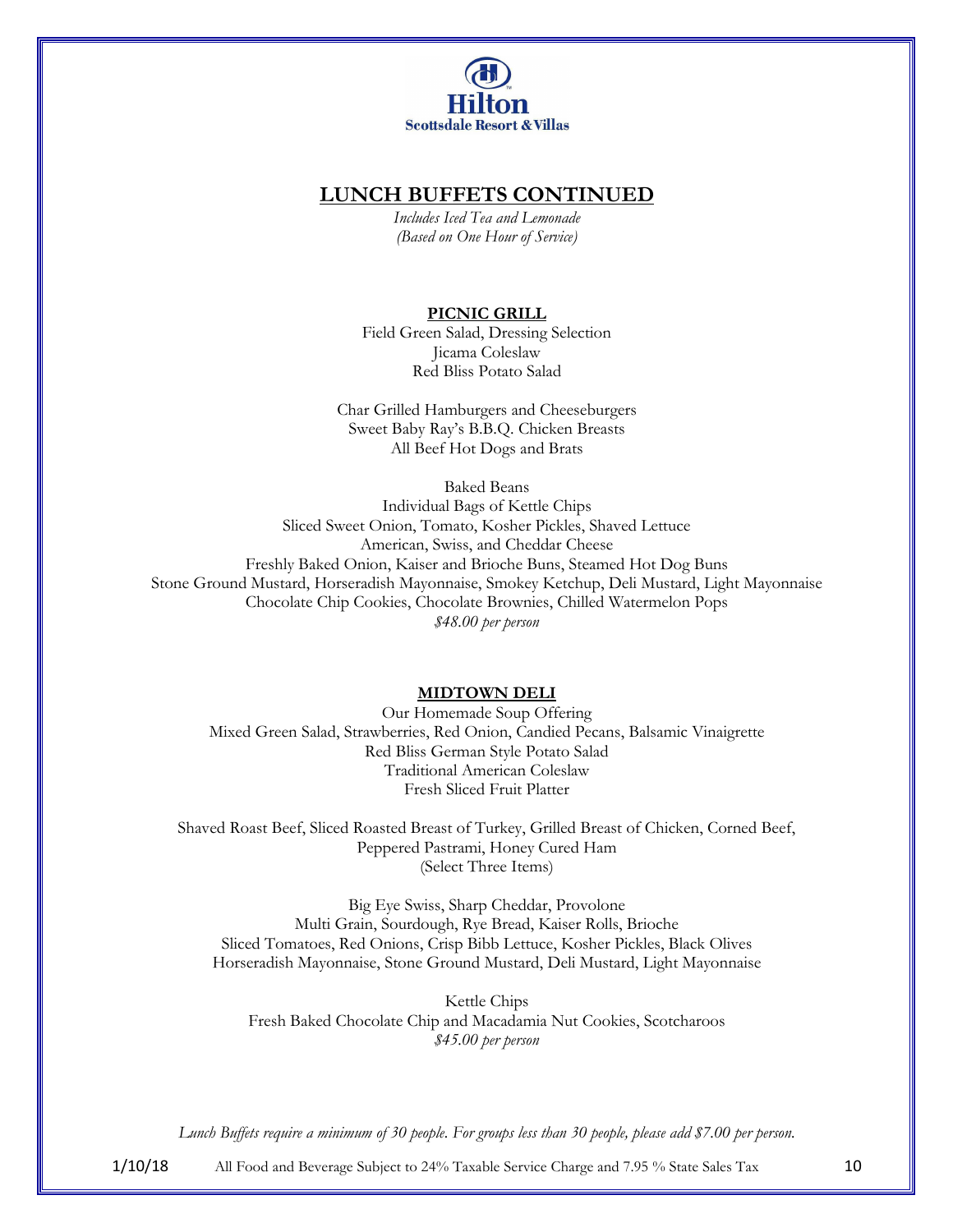

# **LUNCH BUFFETS CONTINUED**

*Includes Iced Tea and Lemonade (Based on One Hour of Service)* 

### **THAT'S A WRAP**

Caesar Salad, Creamy Dressing, Parmesan Crostini Chicken Cobb Salad, Diced Tomato, Crumbled Bleu, Bacon, Egg, Avocado, Grilled Chicken, Tossed in a Light Vinaigrette Fresh Fruit Salad, Pineapple, Honeydew, Cantaloupe, Berries, Oranges, Apples, Bananas

Chipotle Wrap, Grilled Chicken Breast, Diced Tomato, Shaved Lettuce, Roasted Peppers, Grated Jack and Cheddar Cheese, Guacamole Cream Shaved Roast Beef, Lettuce, Sliced Tomatoes, Peppers, Provolone, Horseradish Mayonnaise, Flour Tortilla Spinach Wrap with Grilled Zucchini, Squash, Portabella Mushrooms, Asparagus, Roasted Peppers, Pesto Cream

> Chocolate Brownies, Blondies, Mini Berry Tarts *\$48.00 per person*

#### **THE PARADISE LUNCH BUFFET**

Harvest Salad with Baby Greens, Cherry Tomatoes Toasted Walnuts, Dried Apples, Apple Cider Vinaigrette

Herb Marinated Salmon Filet with Oven Roasted Spaghetti Squash and Herb Cream Sauce Grilled Herb Marinated Chicken with Mushrooms, Pearl Onions and Grain Mustard Demi-Glaze Garlic Roasted Potatoes Seasonal Vegetables Rustic Rolls and Dairy Butter

> Chefs Selection of Seasonal Cakes *\$52.00 per person*

*Lunch Buffets require a minimum of 30 people.For groups less than 30 people, please add \$7.00 per person.*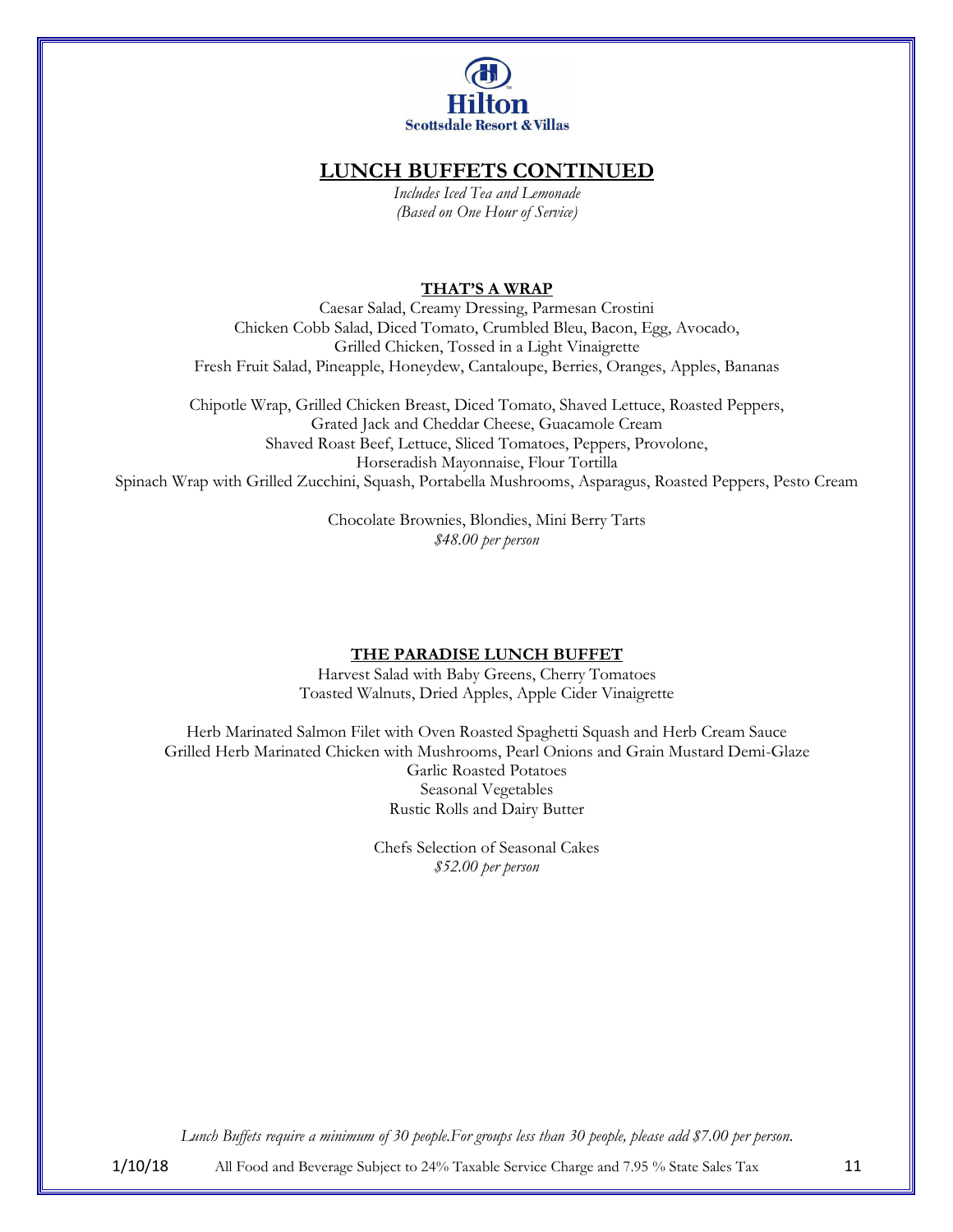

#### **GRAB 'N GO**

*Includes a Bag of Kettle Chips, Bow Tie Pasta with Red Pepper Vinaigrette, Chocolate Chip Cookie, Piece of Seasonal Fresh Fruit and Bottled Water*

Honey Cured Ham with Big Eye Swiss on Focaccia Shaved Roast Beef with Provolone on Brioche Oven Roasted Breast of Turkey with Swiss Cheese on Multi Grain Bread

Grilled Vegetables served with Avocado Cream in a Spinach Wrap *\$36.00 per person*

## **LUNCH SALAD ENTRÉES**

*All Chilled Plated Lunch Salads Include Freshly Baked Rolls and Butter, Dessert Selection, and Iced Tea. (Maximum 50 People)*

### **CAESAR SALAD**

Caesar Salad, Romaine, Caesar Dressing, Parmesan Crostini *\$28.00 per person*

#### **COBB SALAD**

Applewood Smoked Bacon, Hard Boiled Egg, Diced Avocado, Tomato, Crumbled Bleu Cheese, Vinaigrette Dressing *\$28.00 per person*

#### **NICOISE SALAD**

Hard Boiled Egg, Green Beans, Boiled New Potatoes, Olives, Tomatoes, Vinaigrette Dressing *\$32.00 per person*

#### **Add Chicken**

*\$5 per person*

### **Add Steak or Shrimp** *\$8 per person*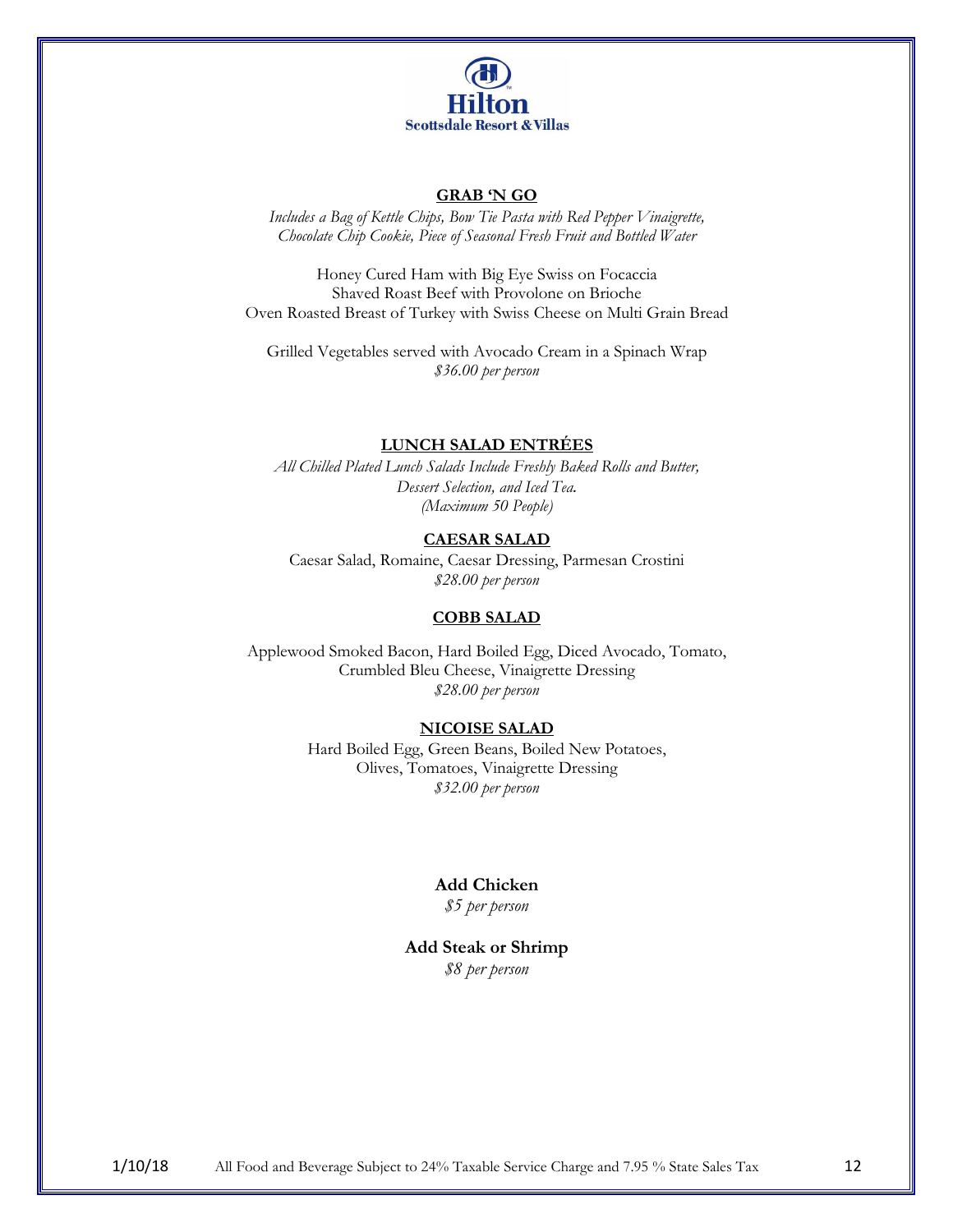

# **PLATED LUNCHEON ENTRÉES**

*Includes Salad Selection with Dressing, Rolls with Dairy Butter, Dessert Selection, Coffee, Hot Tea, and Iced Tea*

## **SALADS**

(Select One)

## **BABY WEDGE**

## **FIELD GREEN SALAD**

Crisp Wedge of Iceberg Lettuce Crumbled Gorgonzola, Heirloom Tomato, Bacon and Chives Enhanced Bleu Cheese Dressing

Mixed Tender Greens with Sliced Cucumber, Grape Tomatoes, Julienne Carrots, Sweet Vidalia Onions Ranch Dressing & White Balsamic Vinaigrette

## **CAESAR SALAD**

Fresh Whole Leaves of Romaine Lettuce, Shaved Parmesan Reggiano Sourdough Crostini Caesar Dressing

## **LUNCH ENTREES**

## **CHICKEN MARSALA**

Marsala Wine Sauce, Yukon Gold Mashed Potatoes, Baby Green Tipped Carrots *\$40.00 per person*

## **PAN SEARED ATLANTIC SALMON**

Chive Burre Blanc, Seasonal Vegetable, Roasted Rosemary Potatoes *\$42.00 per person*

## **GRILLED BREAST OF CHICKEN**

Rosemary Demi, Herb Roasted Fingerling Potatoes, Haricot Verts *\$40.00 per person*

## **CHICKEN MILANESE**

Parmesan Crust, Lemon Caper Cream Sauce, Yukon Gold Mashed Potatoes, Asparagus *\$41.00 per person*

## **GRILLED MAHI-MAHI**

Cilantro Lime Jus, Yukon Gold Mashed Potatoes, Young Carrots, Asparagus *\$45.00 per person*

## **BRAISED SHORT RIBS**

Red Wine Demi, Root Vegetables, Mashed Potatoes *\$48.00 per person*

## **PETITE FILET MIGNON**

Bordelaise Sauce, Roasted Fingerling Potatoes, Asparagus *\$52.00 per person*

## **DESSERTS**

Key Lime Pie Tiramisu

Double Chocolate Torte with Raspberry Sauce Spring Pan Cheesecake with Fresh Berries Chocolate Lava Cake with Raspberry Cream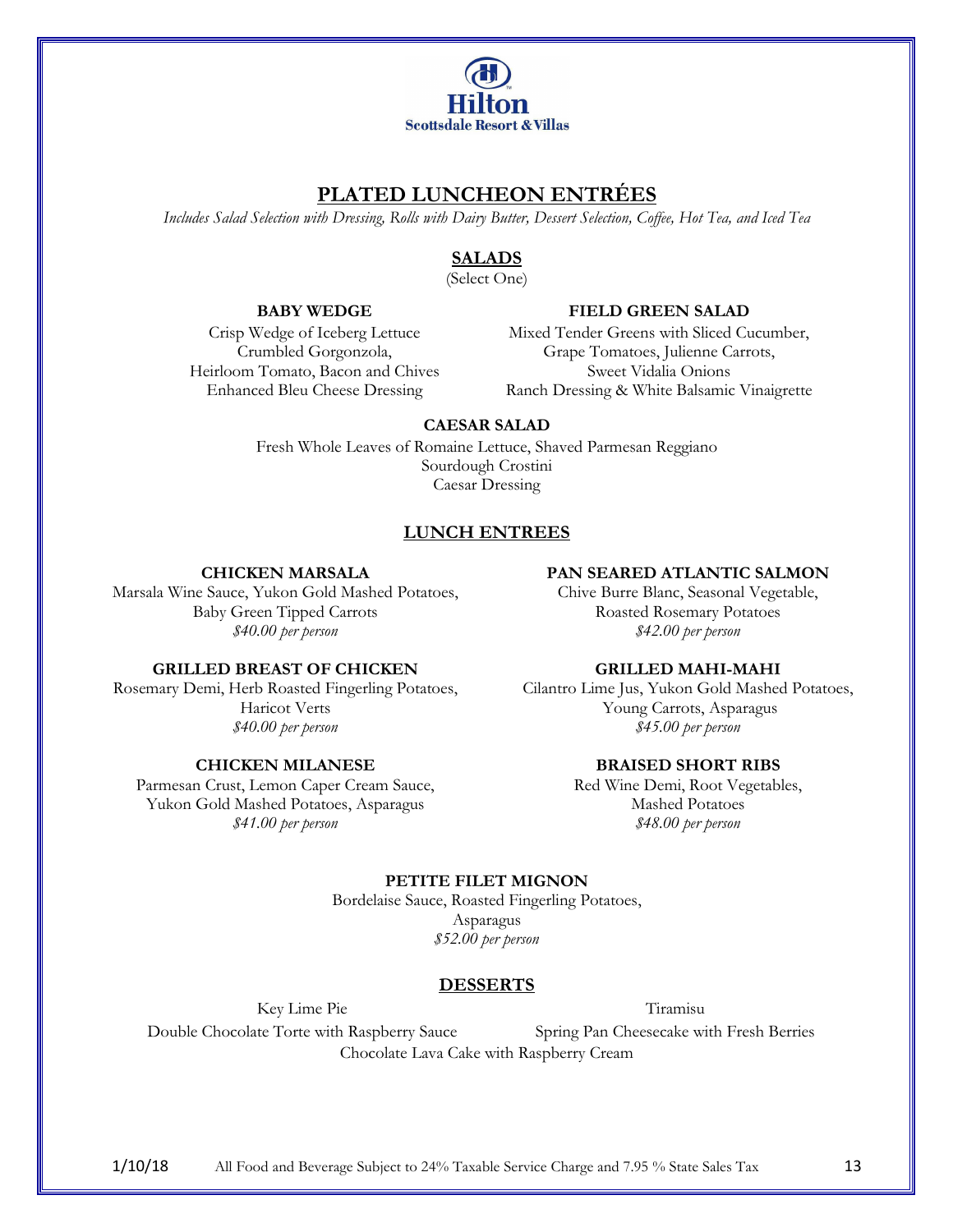

# **HORS D'OEUVRES SELECTIONS**

## **CHILLED**

| Smoked Salmon with Dark Rye, Crème Fraiche        | \$75.00 |
|---------------------------------------------------|---------|
| Tomato Bruschetta, Parmesan Crostini              | \$75.00 |
| Salami Cones with Cream Cheese                    | \$75.00 |
| Artichoke Hearts with Goat Cheese                 | \$75.00 |
| Caprese Flatbreads                                | \$75.00 |
| Pita Chips with Hummus                            | \$75.00 |
| Lump Crab Salad on Endive Leaves                  | \$85.00 |
| Chilled Shrimp Shooters with Horseradish Cocktail | \$85.00 |
| Brie and Raspberry Tarts                          | \$85.00 |
| Asian Chicken Mini Lettuce Cups                   | \$85.00 |
| Selection of Sushi Rolls                          | Market  |
| Lobster Salad Canapés                             | \$95.00 |
|                                                   |         |

 $$75.00$  per dozen  $$75.00$  per dozen  $$75.00$  per dozen  $$75.00$  per dozen  $$75.00$  per dozen  $$75.00$  per dozen Lump Crab Salad on Endive Leaves *\$85.00 per dozen*  $$85.00$  per dozen  $$85.00$  per dozen Asian Chicken Mini Lettuce Cups *\$85.00 per dozen* Lobster Salad Canapés *\$95.00 per dozen*

#### **HOT**

| Pork Pot Stickers                                     | $$75.00$ per dozen |
|-------------------------------------------------------|--------------------|
| Chicken Empanada with Avocado Cream                   | $$75.00$ per dozen |
| Spanakopita                                           | $$75.00$ per dozen |
| Chicken Quesadillas with Pico De Gallo and Sour Cream | \$75.00 per dozen  |
| Spinach and Goat Cheese Flats                         | $$75.00$ per dozen |
| Bacon Wrapped B.B.Q. Shrimp                           | \$85.00 per dozen  |
| Coconut Shrimp with Thai Ginger                       | $$85.00$ per dozen |
| Roasted Chicken Skewers with Tzatziki Sauce           | $$85.00$ per dozen |
| Duck Spring Rolls                                     | \$85.00 per dozen  |
| Mini Beef Wellingtons                                 | \$85.00 per dozen  |
| Beef Satay with Thai Peanut Sauce                     | \$85.00 per dozen  |
| Sundried Tomato and Goat Cheese Cigar Rolls           | $$85.00$ per dozen |
| <b>Bacon Wrapped Scallops</b>                         | \$85.00 per dozen  |
| Crab Stuffed Mushroom Caps                            | $$95.00$ per dozen |
| Baby Lump Crab Cakes                                  | $$95.00$ per dozen |
| Frenched Lamb Chops with Herbed Mint and Dijon Crust  | \$95.00 per dozen  |
|                                                       |                    |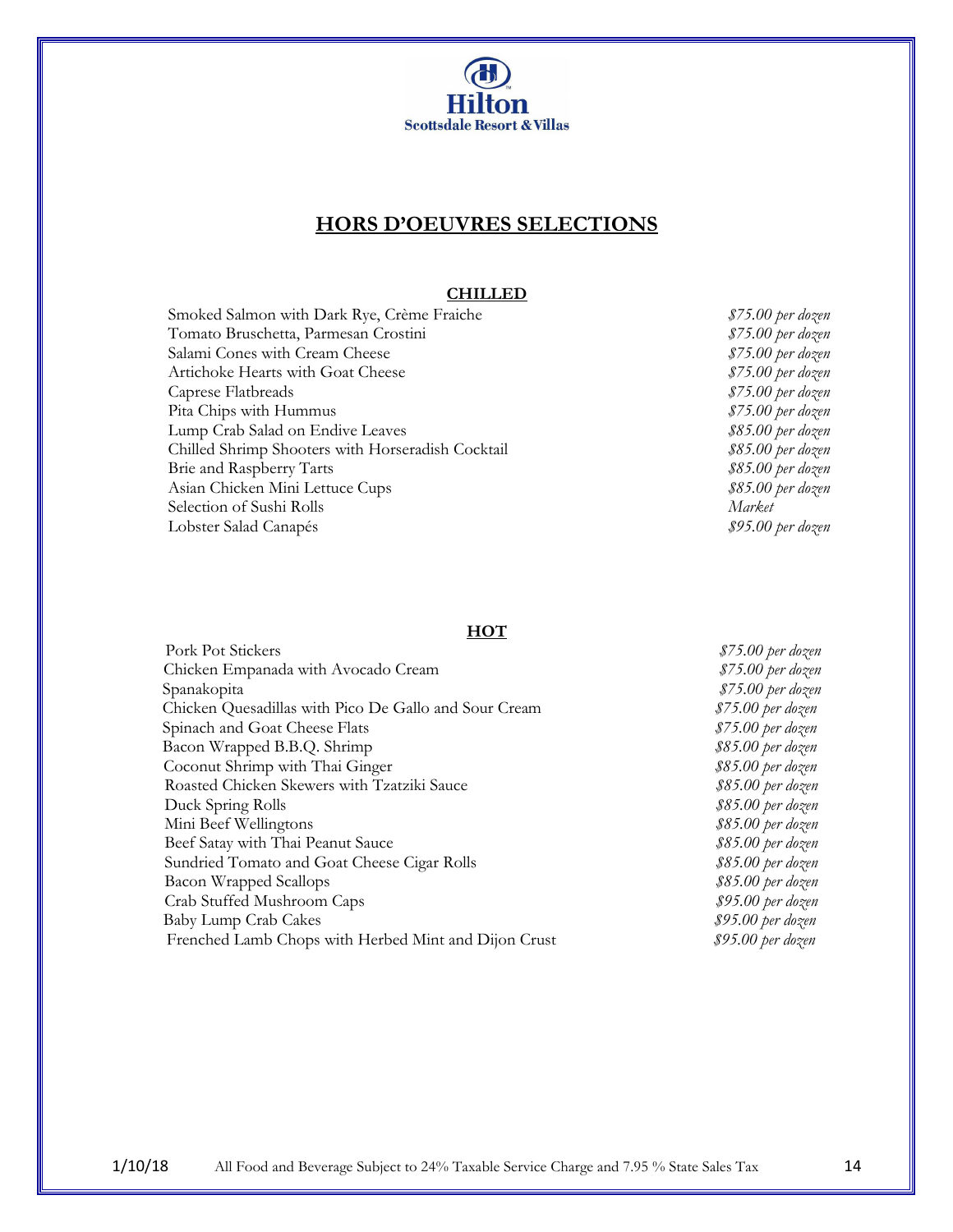

# **FOOD DISPLAYS & PRESENTATIONS**

### **ARTISANAL CHEESE DISPLAY**

A Selection of Imported and Domestic Cheeses, Including St. Andre, Brie, Camembert, Manchengo, Humbolt Fog, Sharp Cheddar, Maytag Bleu, Baguette, Crostini, Lavash

### **FRESH VEGETABLE PLATTER**

Broccoli, Cauliflower, Carrots, Celery, Zucchini Sticks, Sliced Portobello Mushrooms, Assorted Olives Red Pepper Coulis Dip & Ranch Dressing

## **GRILLED VEGETABLE PLATTER**

Grilled Zucchini, Yellow Squash, Asparagus, Roasted Peppers, Portobello Mushrooms, Balsamic Glaze

#### **ANTIPASTI BOARD**

Prosciutto, Salami, Cappicola, Mortadella, Fresh Mozzarella, Provolone, Parmesan Reggiano, Fig Jam, Spanish Olives, Marinated Artichoke Hearts, Crostini, Lavash

| SMALL DISPLAY (serves 25)  | \$275.00   |
|----------------------------|------------|
| MEDIUM DISPLAY (serves 50) | \$550.00   |
| LARGE DISPLAY (serves 125) | \$1,000.00 |

#### **SPINACH AND ARTICHOKE DIP**

Spinach and Artichoke Dip with Tortilla Chips and Baguettes *\$8.00 per person*

## **SEASONAL FRUIT DISPLAY**

Chef's Selection of Seasonal Fruit Yogurt Dip and Dried Fruit *\$10.00 per person*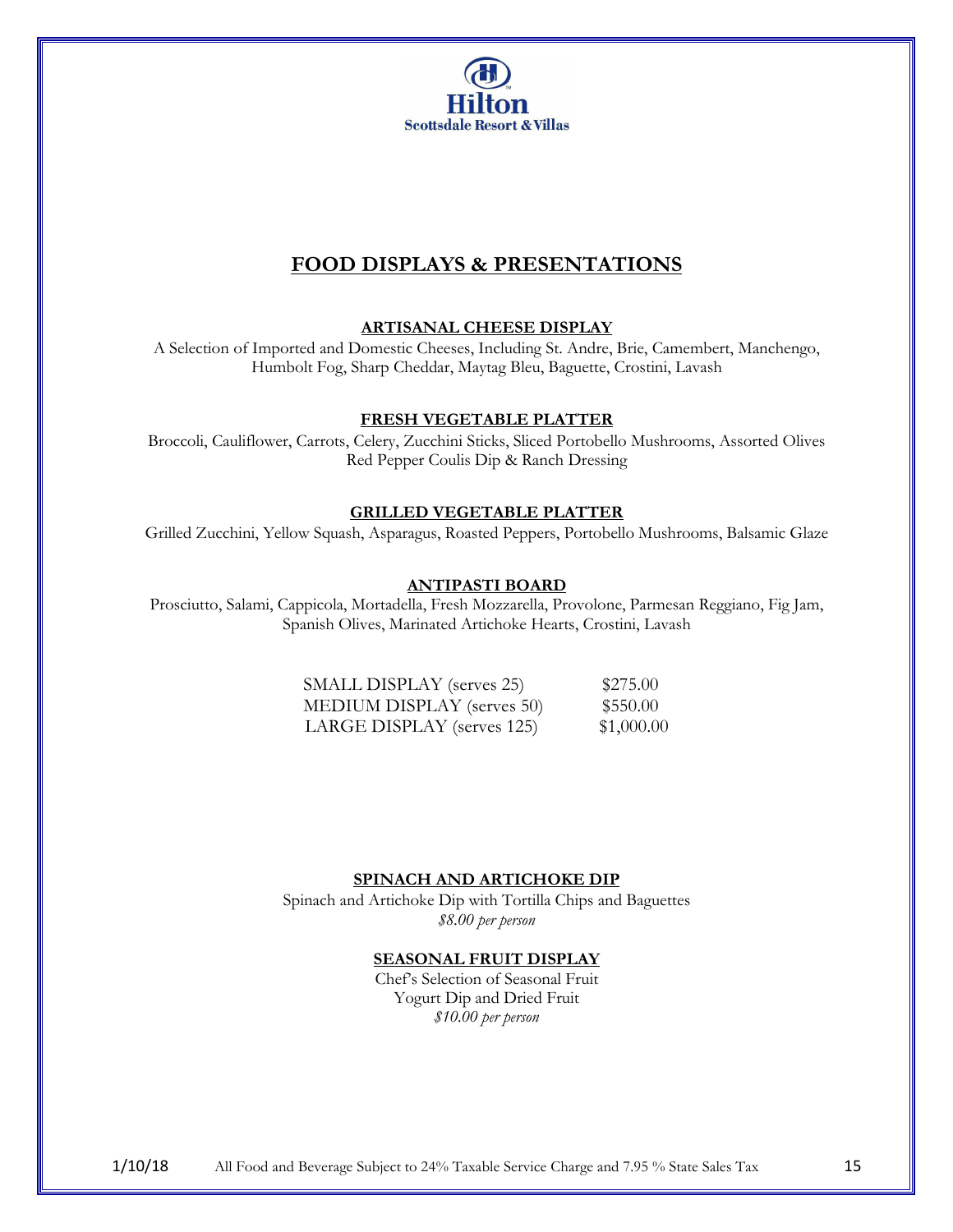

# **CARVING STATIONS**

#### **SALMON KUBIAC**

Seared Salmon Loin, Spinach & Seasoned Wild Rice in a Puff Pastry Dijon Mustard Lemon Crème Sauce Serves 20 Guests *\$300.00*

#### **WHOLE ROAST TURKEY**

Whole Roast Turkey, Cranberry Compote Mini Corn Muffins Serves 30 Guests *\$325.00*

#### **PORK LOIN**

Herbed Peppercorn Pork Loin, Bourbon Demi, Mini Rolls Serves 35 Guests *\$300.00*

## **HONEY GLAZED SPIRAL HAM**

Honey Glazed Spiral Ham, Brown Sugar Glaze, Buttermilk Biscuits Serves 40 Guests *\$375.00*

#### **ROAST PRIME RIB**

Roast Prime Rib of Beef, Horseradish Cream, Tarragon Aioli, Silver Dollar Rolls Serves 50 Guests *\$550.00*

#### **STRIP LOIN OF BEEF**

Whole Roasted Strip Loin of Beef, Horseradish Sauce, Silver Dollar Rolls Serves 45 Guests *\$495.00*

#### **BEEF TENDERLOIN**

Cowboy Rubbed Beef Tenderloin, Poblano Demi, Silver Dollar Rolls Serves 25 Guests *\$500.00*

*All stations require an attendant fee \$150.00 each, based on one attendant per 75 people. Stations are cocktail portions and limited to one and a half hours of service*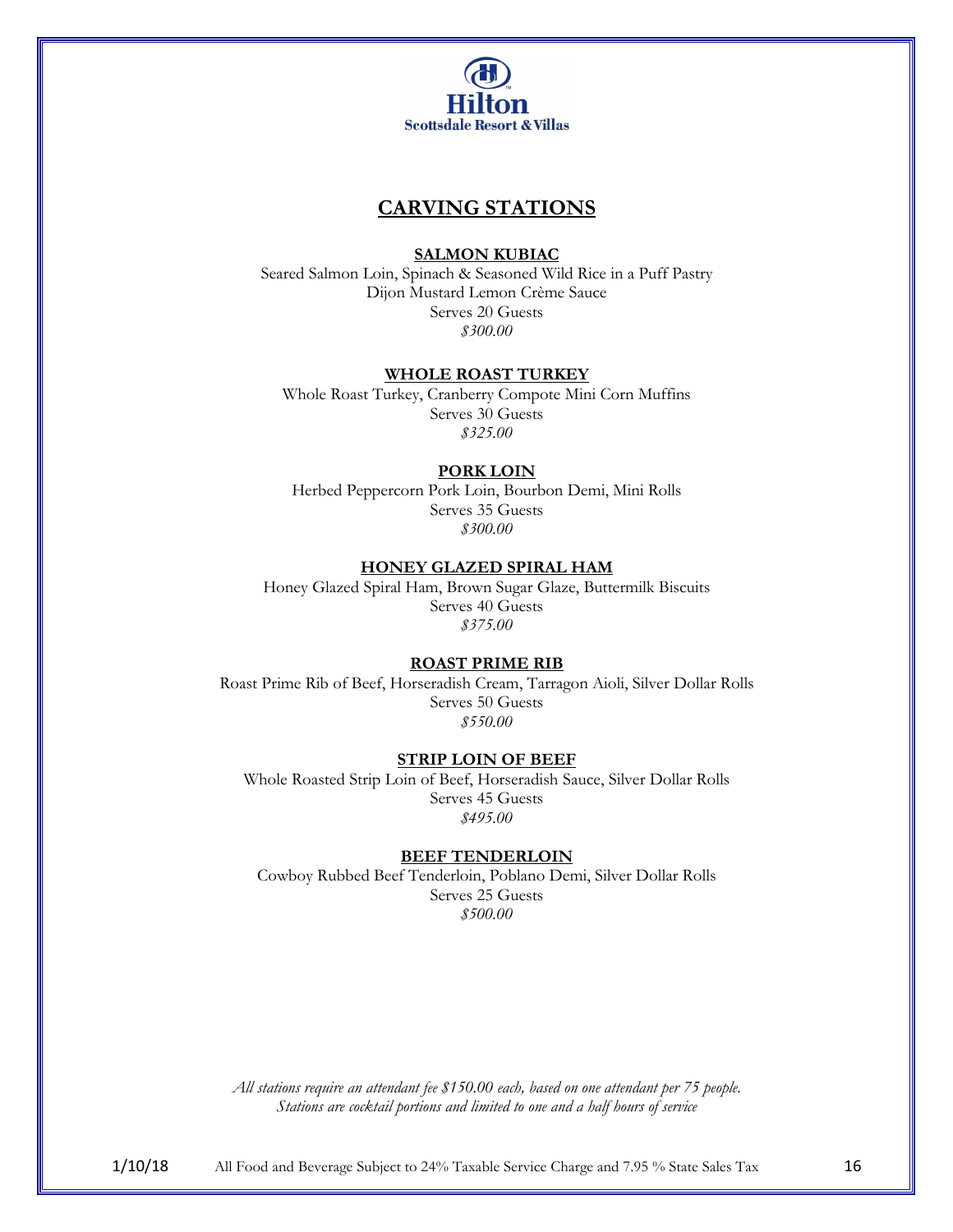

# **ACTION STATIONS**

#### **SOUTHWEST FAJITA STATION**

Fajita and Quesadilla Bar Beef and Chicken Fajitas, Peppers, Onions, and Mini Flour Tortillas with Monterey Jack Cheddar Cheese Quesadillas on the Griddle

Served with Pico De Gallo, Guacamole, Lettuce, Shredded Jack Cheese, Sour Cream, Jalapenos *\$28.00 per person*

#### **SLIDERS! SLIDERS! SLIDERS!**

Seared Filet Mignon, Caramelized Onions, Crumbled Bleu, Mini Brioche

Pulled B.B.Q. Pork Sliders, Sweet Baby Ray's Sauce, Silver Dollar Buns

Lump Crab Cake Sliders, Cajun Remoulade, Mini Buns *\$28.00 per person*

## **MANGIARE! MANGIARE! PASTA! PASTA!**

Cavatappi, Penne, Fusilli, Linguini (Please select 2)

Bolognese, Roasted Garlic Cream, a La Vodka, and Spicy Puttanesca (Please select 2)

Sundried Tomatoes, Wild Mushrooms, Artichoke Hearts, Prosciutto, Grilled Chicken, Meatballs, Julienne of Fresh Vegetables, Olives, Garlic, Shallots Served with Italian Garlic Bread and Shaved Parmesan *\$26.00 per person*

# **DESSERT ACTION STATIONS**

#### **BANANAS FOSTER**

Bananas Sautéed in Butter and Brown Sugar Deglazed with 151 Rum, Cream de Banana, Cinnamon, and Served over Vanilla Ice Cream *\$19.00 per person*

## **STRAWBERRY ROMANOFF STATION**

Sliced Ripe Strawberries, Marinated in Grand Marnier Served over French Vanilla Bean Ice Cream, and Topped with Chantilly Cream *\$18.00 per person*

## **ICE CREAM SUNDAE STATION**

Vanilla and Cinnamon Ice Cream Toasted Almonds, Whipped Cream, Chocolate Covered Coffee Beans, Hot Fudge, Caramel, Fresh Strawberries, Candied Pecan, Heath Bar Crunch *\$22.00 per person*

*All stations require an attendant fee \$150.00 each, based on one attendant per 75 people. Stations are limited to one and a half hours of service.*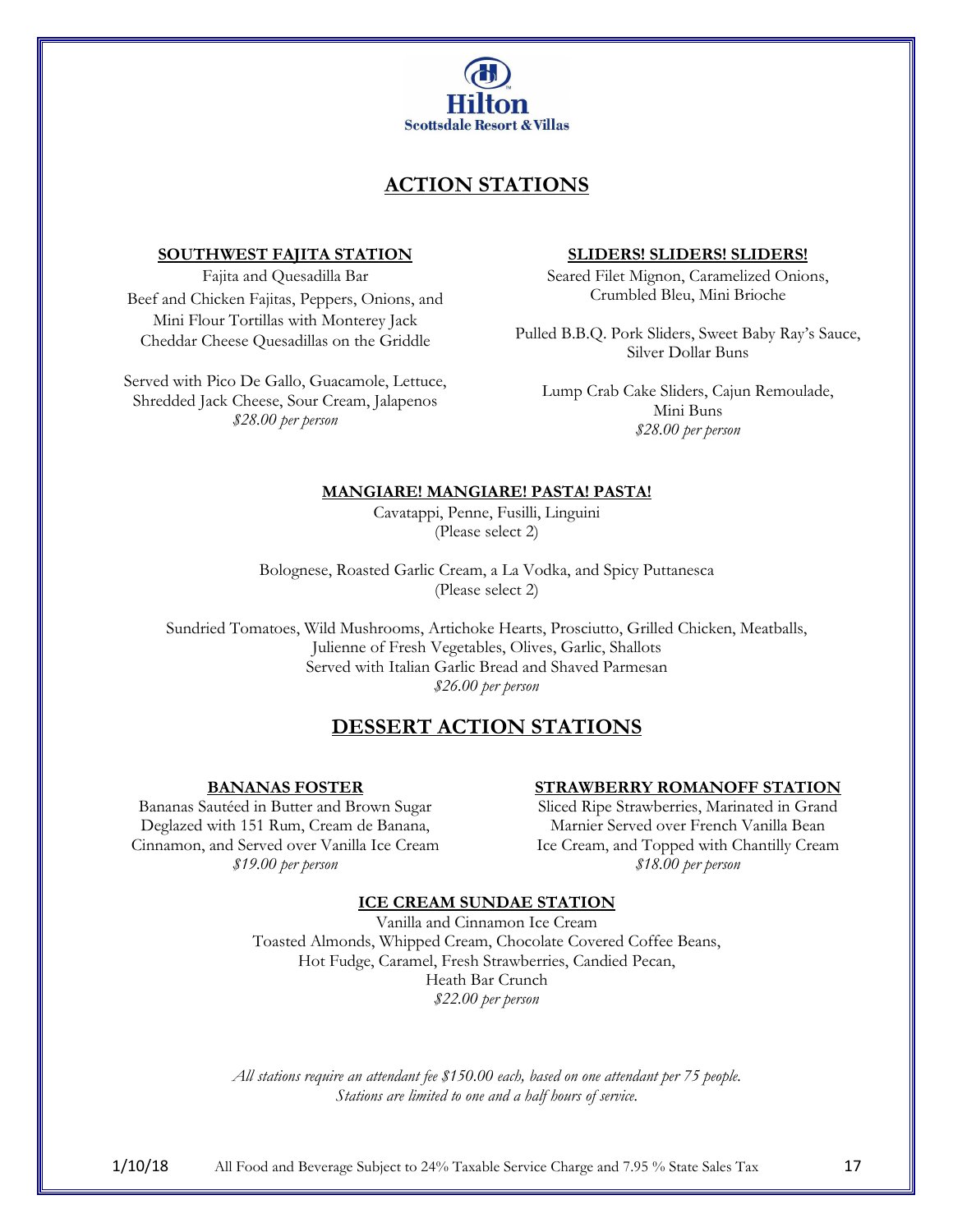

# **DINNER**

*All Mains are served with Choice of Salad, Freshly Baked Dinner Rolls and Dairy Butter Appropriate Potato or Rice, Fresh Vegetable, Dessert Selection, Coffee, Tea Selections*

#### **SALAD SELECTION**

Caesar Salad, Hearts of Romaine, Creamy Caesar Dressing, Shaved Parmesan, EVOO Crostini

Caprese Salad, Vine Tomatoes, Fresh Mozzarella, Sweet Basil, Balsamic Reduction

Field Green Salad, Cucumbers, Shaved Carrots, Toy Box Tomatoes, Vinaigrette Dressing

Arugula Salad, Citrus Vinaigrette, Shaved Parmesan

#### **MAINS**

#### **GRILLED CHICKEN BREAST**

Balsamic Grilled Chicken Breast, Wild Mushroom Ragout, Potato Dauphiniose, Maderia Cream *\$65.00 per person*

#### **STUFFED CHICKEN BREAST**

Prosciutto and Manchengo Stuffed Chicken Breast, Butternut Squash Risotto, Haricot Verts, Red Wine Demi *\$69.00 per person*

#### **NEW YORK STRIP SIRLOIN**

Center Cut New York Strip Sirloin, Cognac Truffle Demi, Roasted Fingerling Potatoes, Lemon Butter Asparagus, *\$86.00 per person*

#### **FILET MIGNON**

Seared Filet Mignon, Maitre D Hotel Butter, Yukon Gold Mashed Potatoes, Haricot Verts *\$89.00 per person*

#### **SEARED SALMON**

Seared Salmon, Lemon Chive Burre Blanc, Rosemary Roasted Potatoes, Fresh Vegetables *\$74.00 per person*

#### **BAKED HALIBUT**

Baked Halibut, White Wine and Lemon Butter, Basil Whipped Potato, Baby Carrots *\$79.00 per person*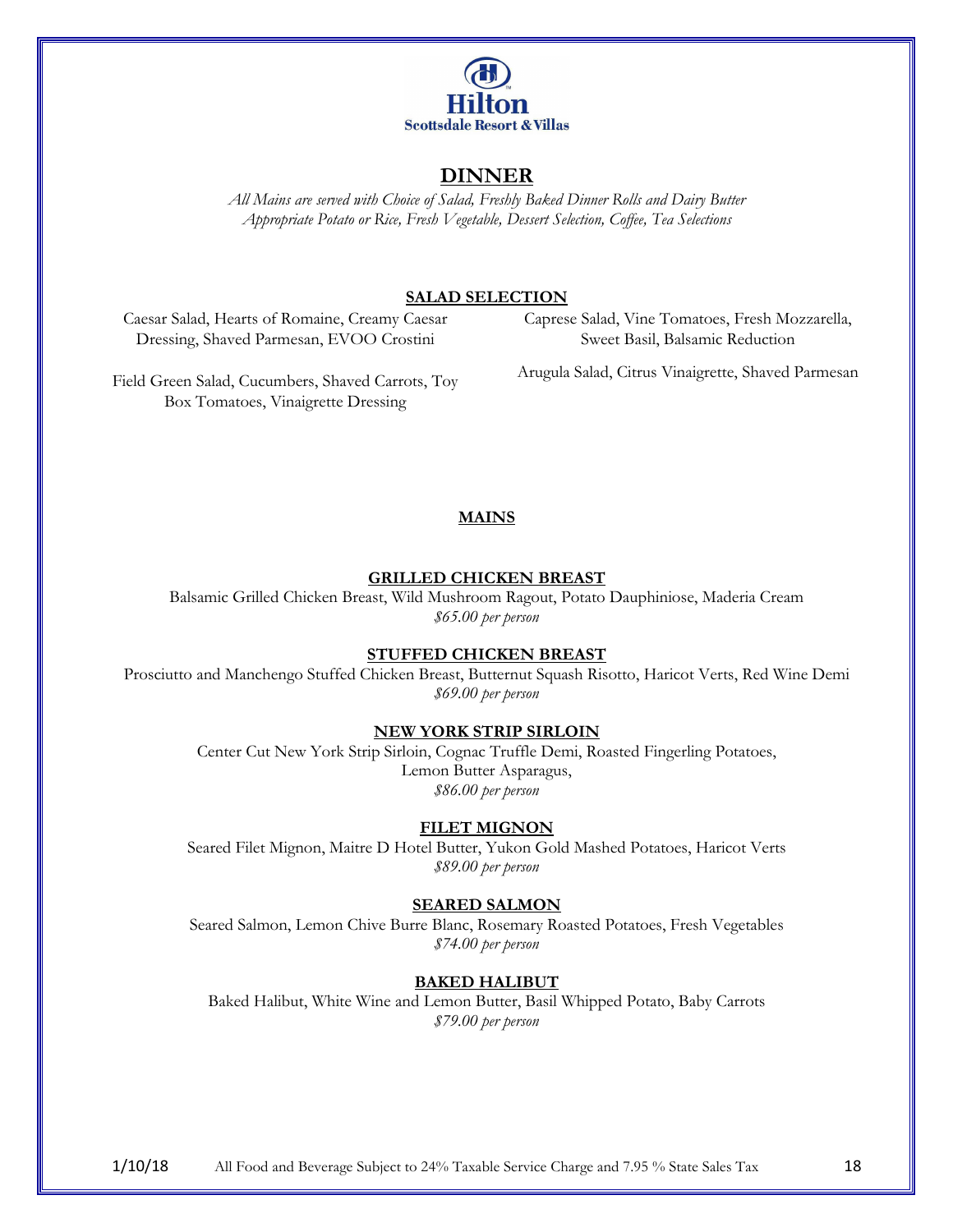

# **MAINS -PERFECT PAIRS**

#### **HERB ROASTED CHICKEN BREAST PAIRED WITH GRILLED SALMON**

Herb Roasted Chicken Breast Paired with Grilled Salmon, Lemon Caper Sauce, Yukon Gold Mashed Potatoes, Asparagus *\$98.00 per person*

#### **SHORT RIB WITH SAUTEED JUBMO SHRIMP**

Short Rib with Sautéed Jumbo Shrimp Served with Roasted Asparagus and Spaghetti Squash *\$100.00 per person*

#### **FILET MIGNON PAIRED WITH HALIBUT**

Filet Mignon Paired with Halibut, Red Wine Demi and Lemon Chive Sauce, Chive Whipped Potatoes, Baby Carrots *Market*

#### **FILET MIGNON PAIRED WITH GRILLED SALMON**

Filet Mignon Paired with Grilled Salmon, Cognac Cream and Lemon Sauce, Thyme Roasted Potatoes, Fresh Vegetables *\$98.00*

#### **FILET MIGNON PAIRED WITH COLD WATER LOBSTER TAIL**

Filet Mignon Paired with Cold Water Lobster Tail, Lemon Butter, Béarnaise Sauce, Rosemary Roasted Potatoes, Fresh Vegetables *Market*

## **DESSERTS**

Tiramisu

Double Chocolate Torte, Raspberry Coulis

Fresh Berry Tart

Wild Berry Bread Pudding with White Chocolate Crème Angelaise

Crème Brulee

Chocolate Mousse with Orange Cream

Double Cream Cheesecake with Graham Cracker Crust and Berry Coulis

Midnight Chocolate High! Tower of Moist Chocolate Cake with Layers of Chocolate Mousse Coffee Sabayon, Chantilly Cream, and Fresh Raspberries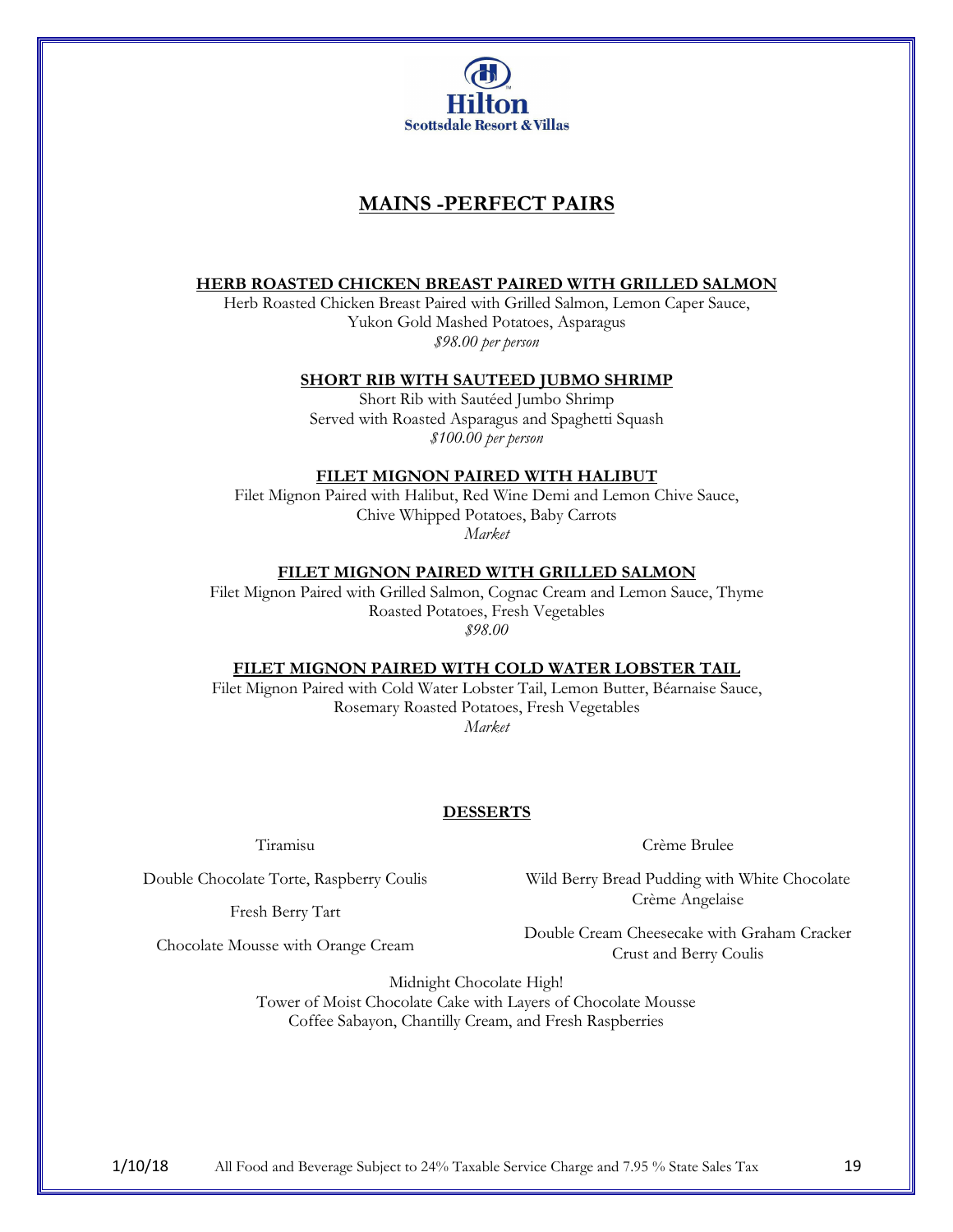

## **VEGETARIAN OPTIONS**

#### **STUFFED POBLANO PEPPER**

Wild Rice Quinoa Blend Pilaf, Oaxaca Cheese, Cilantro, Onion Black Beans, Corn Tomatillo Sauce Spanish Quinoa, Shallot Braised Green Beans *Gluten Free and Vegan without Cheese \$55.00 per person*

#### **GRILLED VEGETABLE STACK**

Seasonal Vegetables Grilled & Marinated in Balsamic Yellow Tomato Basil Sauce Olive Risotto *Gluten Free and Vegan \$48.00 per person*

#### **VEGETABLE EN CROUTE**

Roasted Vegetables & Quinoa in Puff Pastry Sautéed Swiss Chard & Tuscan Kale with Tomatoes & Pine Nuts Roasted Red Pepper Coulis *Vegan \$56.00 per person*

#### **FRENCH LENTIL VEGETABLE RAGOUT**

Organic French Lentils with Roasted Beets, Carrots, Spinach & Swiss Chard Olive Oil Pommes Anna, Haricot Vert *Gluten Free and Vegan \$58.00 per person* 

## **CAPPELLACCI PORCINI E TARTUFO**

Large Raviolis Filled with Porcini & Truffles Arugula & Wild Mushroom, Marinated Tomatoes *\$50.00 per person* 

#### **STUFFED BAKED YAM**

Cowboy Caviar Black Bean Compote, Peppers, and Quinoa *\$48.00 per person*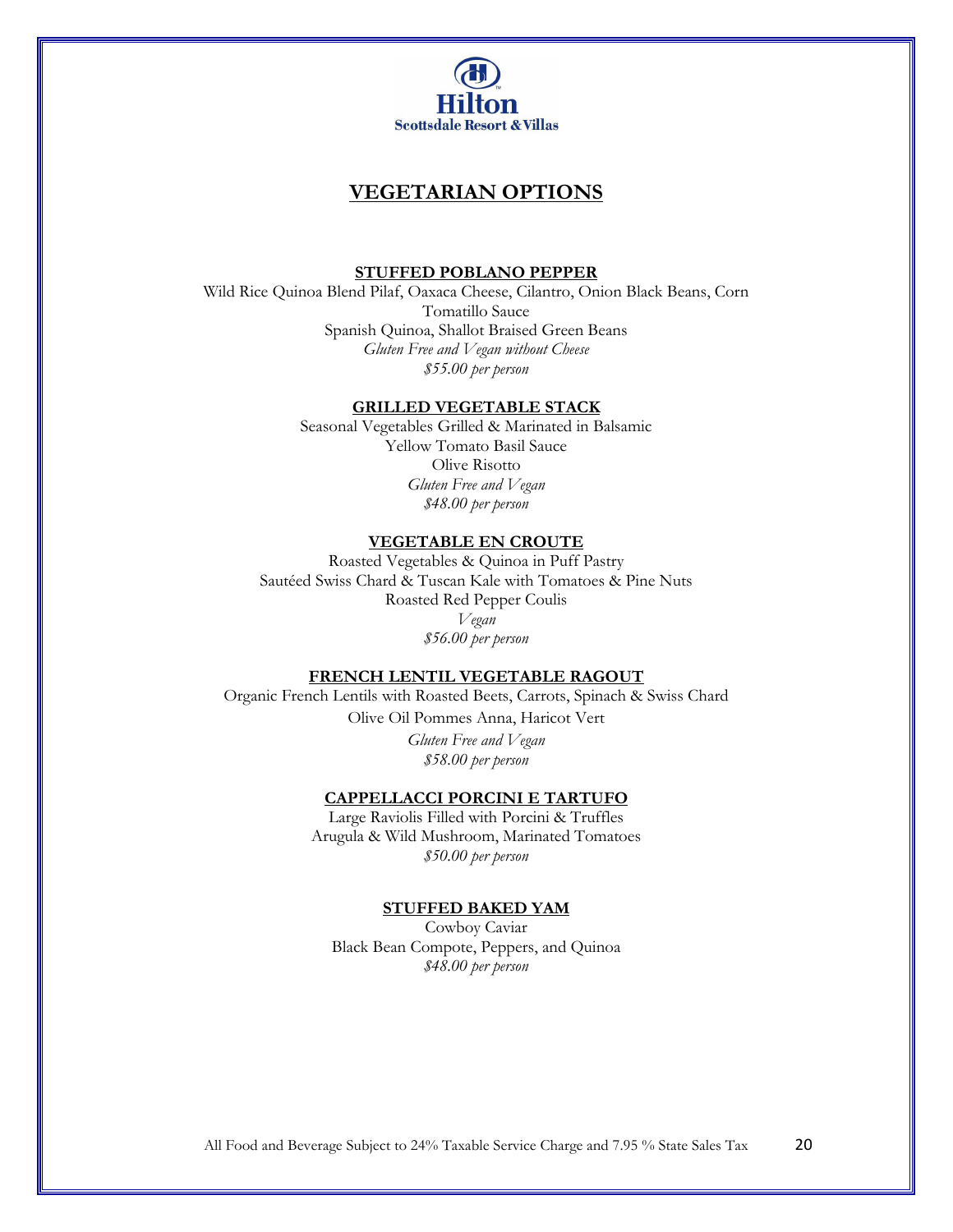

# **DINNER BUFFETS**

*All Dinner Buffets are served with Regular Coffee, Decaffeinated Coffee, and Assorted Teas*

## **COCONINO PONDEROSA COOK OUT**

**Mountain Greens**

Fresh Black Kale and Romaine Salad Baby Heirloom Tomatoes, Shaved Parmesan, Fresh Herbs, and Cucumbers Lemon White Balsamic Dressing

## **Grilled & Pickled Vegetables**

Grilled Summer Squash, Balsamic Roasted Cipollini Onions, Grilled Asparagus, Roasted Peperonata Peppers, Mixed Olives

## **Outdoor Grill'n**

Mesquite Smoked Baby Back Ribs Brushed with our House Made B.B.Q. Sauce

**Pollo Asado Al Carbon** Slow Roasted Citrus Marinated Chicken with Southwest Spices

> **Grilled Garlic Brushed Shrimp** With Sour Orange Habanero Mojo

**Sweet Grilled Corn** Cilantro Lime Butter and Natural Sea Salt

**Salt Crusted Bakers** Sweet Butter, Sour Cream, Chives

**Ranchero Dutch Oven Beans** Corn Cakes with Local Honey Butter

## **Sliced Watermelon**

**Berry Shortcakes** Diced Sugared Strawberries, Ginger Blueberry Sauce, Short Cake, Vanilla Cream, Fresh Assorted Berries *\$100.00 per person*

*Dinner Buffets require a minimum of 50 people. For groups less than 50 people, please add \$7.00 per person. 2 Hours of Service*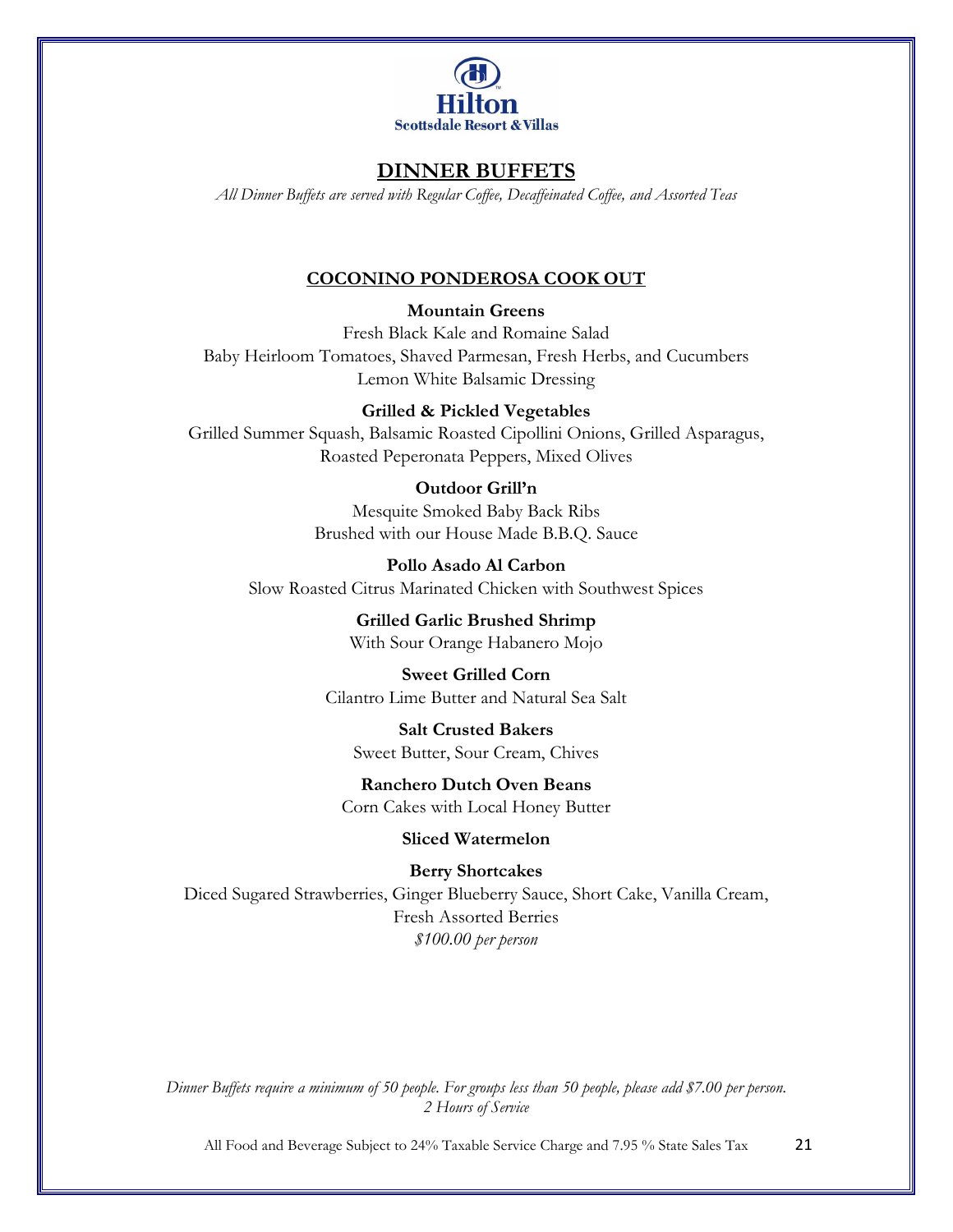

#### **DESERT NIGHTS**

## **For the Table**

Fried Corn Tortillas Pico De Gallo & Guacamole

#### **Albondigas**

(Southwest Meatball and Vegetable Soup) Garnished with Fresh Cilantro and Mint

## **Salads**

Jicama, Pineapple, & Orange Salad Tossed in Lime Chili Dressing with Red Onions

Blue Sky Desert Greens Southwest Toppings; Roasted Corn, Black Beans, Pickled Red Onions, Queso Fresca, Avocados, Pumpkin Seeds, Sweet Cilantro Lime Dressing or Creamy Chipotle Dressing

# **Green Chili Cheese Corn Bread**

**Braised Beef Brisket Veracruz**  Braised in Roasted Tomato Salsa with Manzanilla Olives and Capers

> **Chipotle Roasted Chicken** With Grilled Onions

**Roasted Root Vegetable Frites** With Salsa Verde

## **Garlic Grilled Summer Squash**

**Dessert** Tequila Banana Upside-Down Cake Caramel Flan

*\$92.00 per person*

*Dinner Buffets require a minimum of 50 people. For groups less than 50 people, please add \$7.00 per person.*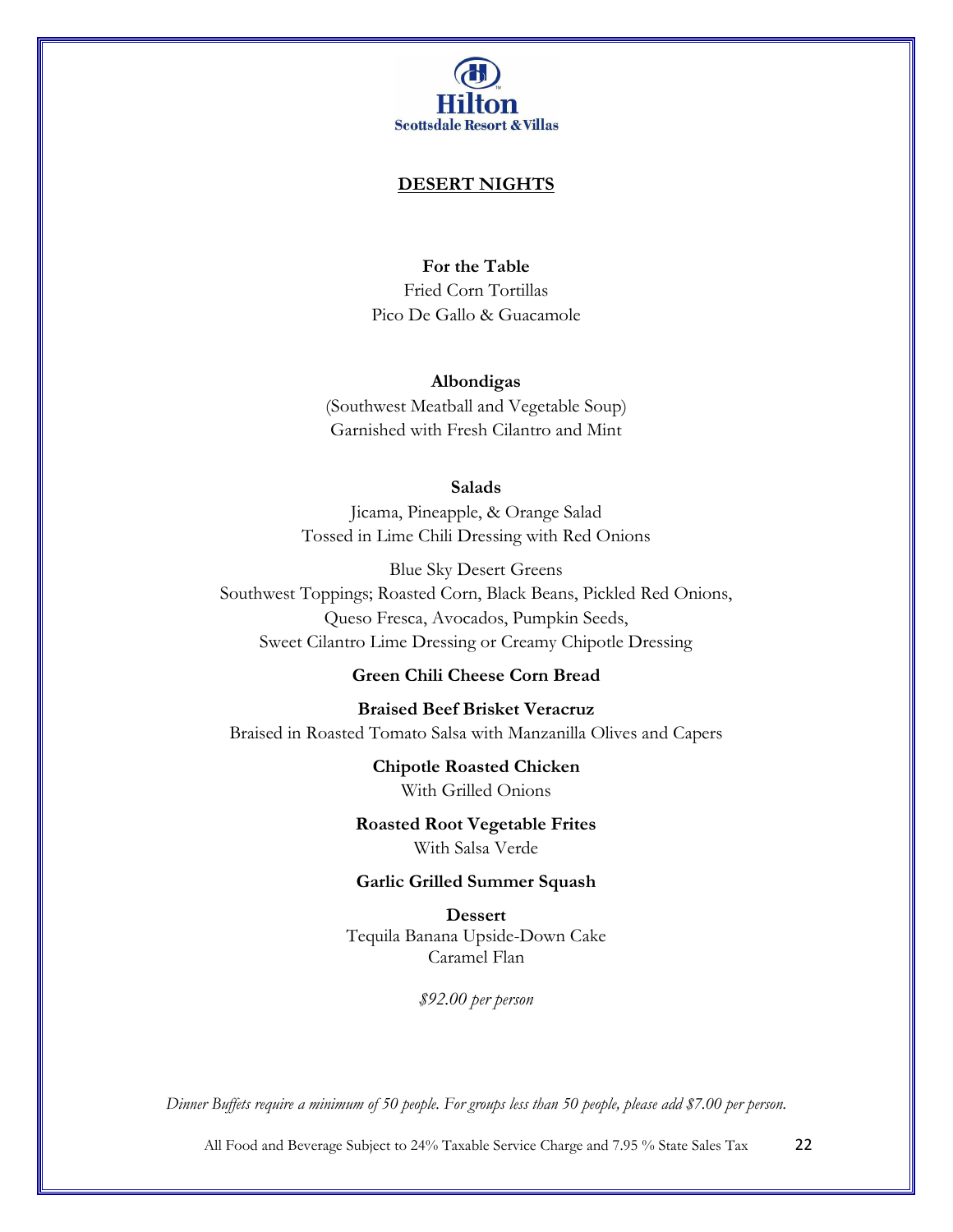

## **SCOTTSDALE PAST AND PRESENT**

## **Bruschetta Trio**

Broccoli, Cranberry, & Toasted Almond Classic Heirloom Tomato Bruschetta Fig Jam with Walnut Goat Cheese Crumbles Crisp Crostini, Sliced Fresh Baguette, Cracked Lavash Bread

### **Arugula & Spinach Salad**

(Fresh Local Blue Sky Farm Greens) Strawberries, Cucumbers, Tomatoes, Feta House Made Sherry Vinaigrette

**Pepper Seared Flank** Mushroom Demi & Horseradish Fingerling Potatoes

> **Ancho Spiced Roast Chicken** Sweet Potato Green Apple Risotto

**Five Spiced Seared Salmon** Roasted Shitake, Roast Garlic Vin Blanc

## **Seasonal Local Vegetables**

**Dessert** Sea Salt Caramel Crème Brule & Chocolate Flourless Cake

*\$100.00 per person*

*Dinner Buffets require a minimum of 50 people.For groups less than 50 people, please add \$7.00 per person.*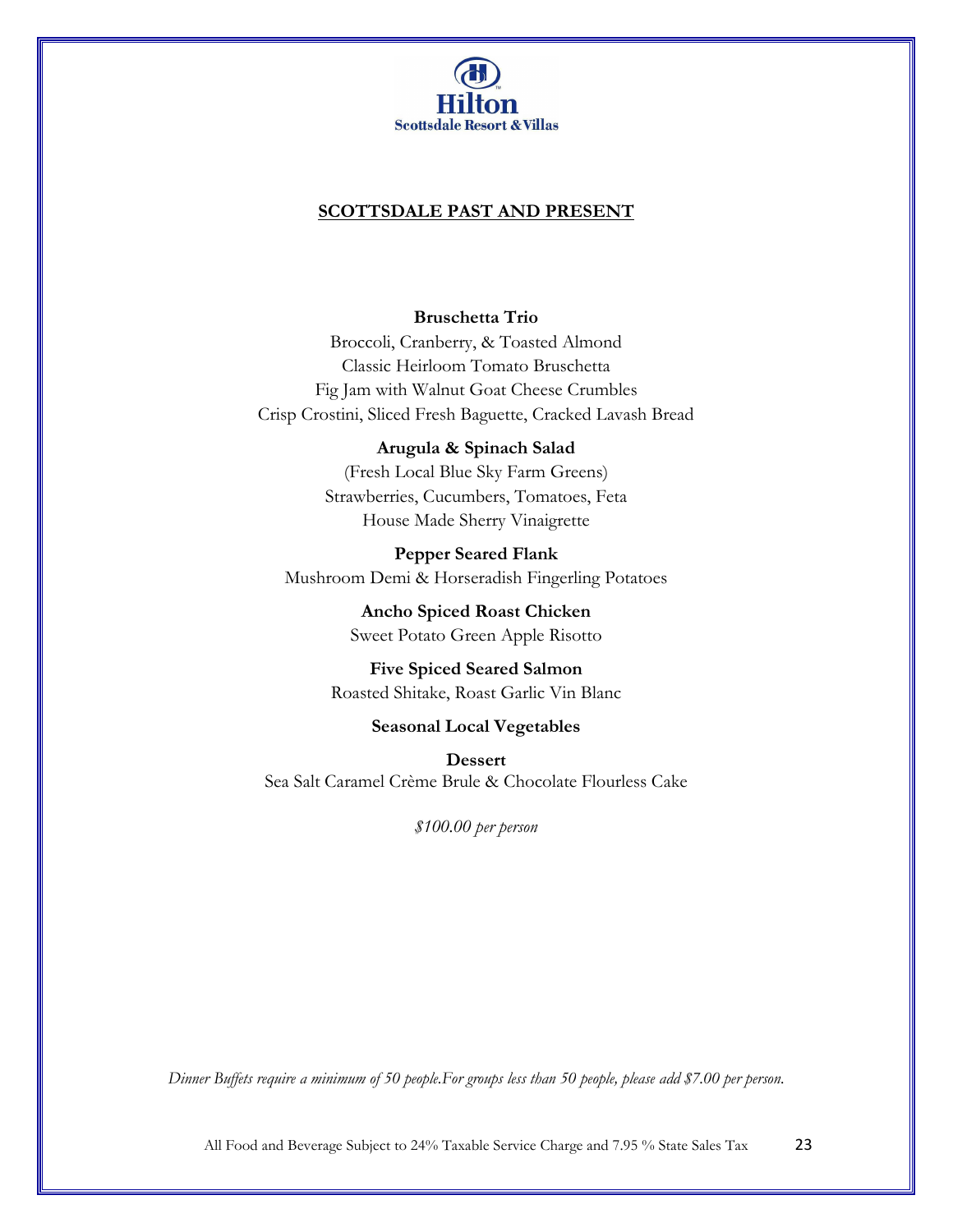

## **A NIGHT IN TUSCANY**

**Classic Caesar**

Chopped Romaine, Parmigiano Reggiano, Baguette Croutons Caesar Dressing

**Caprese Platter**

Heirloom Tomato, Fresh Mozzarella, Torn Basil, Olive Oil & Balsamic Reduction Drizzle, Cracked Pepper and Sea Salt

#### **Antipasto**

Genoa Salami, Capicola, Soppressata, Prosciutto, Marinated Pepperoncini, Mushrooms, Artichoke Hearts, Olives Gorgonzola, Shaved Asiago, Smoked Treccione, Grissini, Crostini, and Sliced Baguette

**Chicken Marsala with Mushrooms**

Roasted Breast of Chicken, Sautéed Mushrooms, Sauce Marsala

**Italian Balsamic & Rosemary Pork Loin** Served with Fettuccini and Pancetta Rosemary Cream

## **Cavatelli Pasta in Spicy Pomodoro**

**Tuscan Vegetables**  Zucchini, Asparagus, Yellow Squash, Marinated Tomatoes

> **Dessert** Cannoli, Tiramisu, Ricotta Cheesecake *\$84.00 per person*

*Dinner Buffets require a minimum of 50 people.For groups less than 50 people, please add \$7.00 per person.*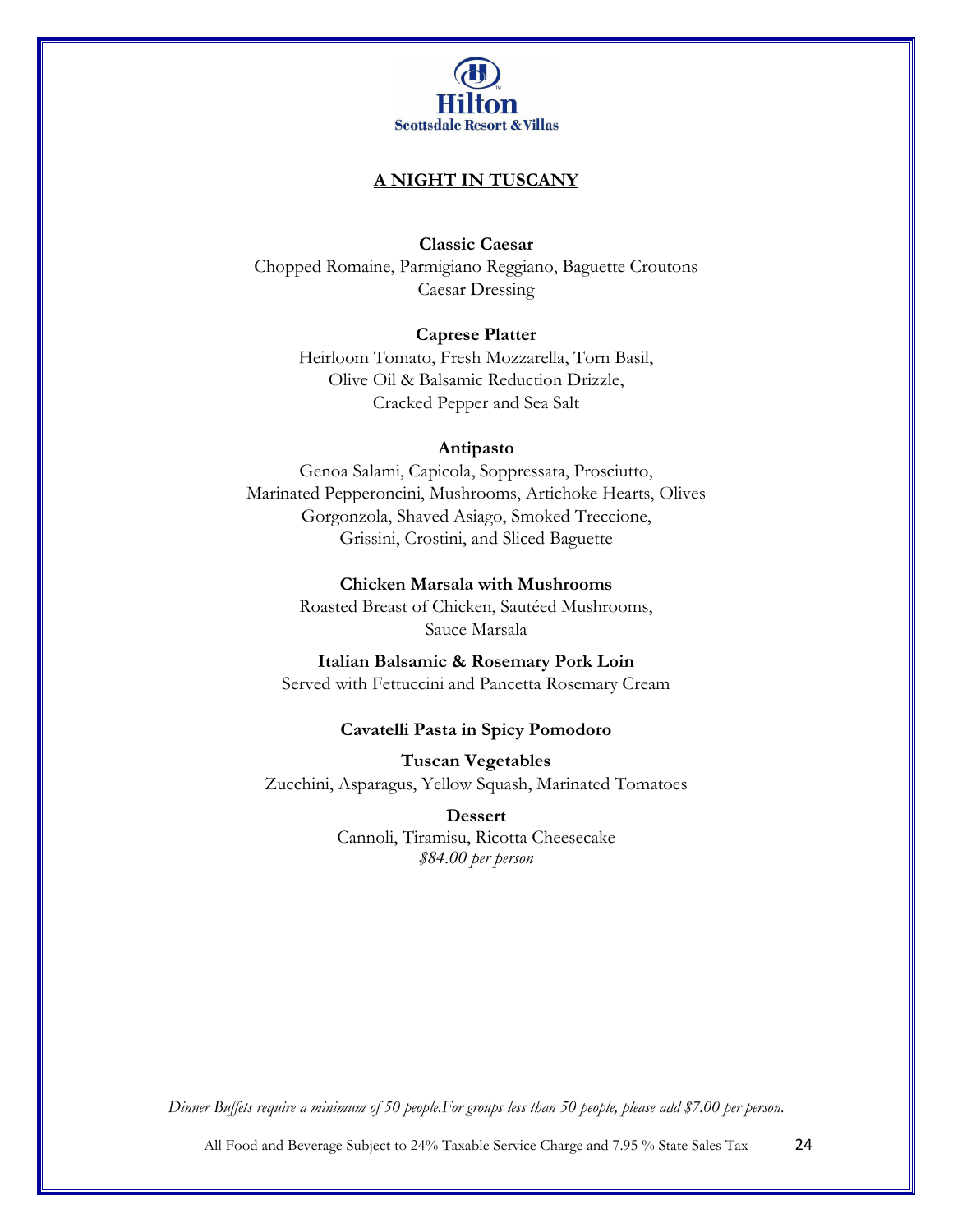

# **LATE NIGHT MENU ENHANCEMENTS**

#### **MINI BEEF SLIDERS**

Angus Beef Burgers with Native Cheddar, Caramelized Onions, and Pickle on Brioche Bun *\$16.00 per person*

#### **CHICKEN TENDERS**

White Meat Tenders with Barbeque, Ranch, and Honey Dijon Sauce *\$13.00 per person*

#### **FRENCH FRY STATION**

Classic Fries, Sweet Potato Fries, and Tater Tots with Ketchup, Mustard, and Truffle Mayo *\$12.00 per person*

#### **NACHO BAR**

Tri Colored Corn Chips with Salsa, Sour Cream, Guacamole, Scallions, Jalapenos, Tomatoes, Black Olives, and Cheese Sauce *\$14.00 per person*

## **MINIATURE PIZZAS**

Individual Cheese, Pepperoni and Vegetable *\$15.00 per person*

#### **FONDUE STATION**

Classic Gruyere Cheese with Artisanal Bread and Vegetable Crudités, Soft Pretzels with Cheese and Mustard, (Regular, Salted, Cinnamon Sugar with Cheese and Icing) Dark or Milk Chocolate with Pound Cake and Biscotti *\$27.00 per person* 

#### **ICE CREAM PARLOR**

Two Ice Cream Flavor Selections Toppings of Hot Fudge, Caramel, Strawberry, and Marshmallow, M&M's, Chopped Oreos, Rainbow Sprinkles, Whipped Cream, Cherries, and Chopped Nuts *\$24.00 per person* 

#### **CUPCAKE STATION**

Selection of Chocolate and Golden Mini Cupcakes *\$12.00 per person*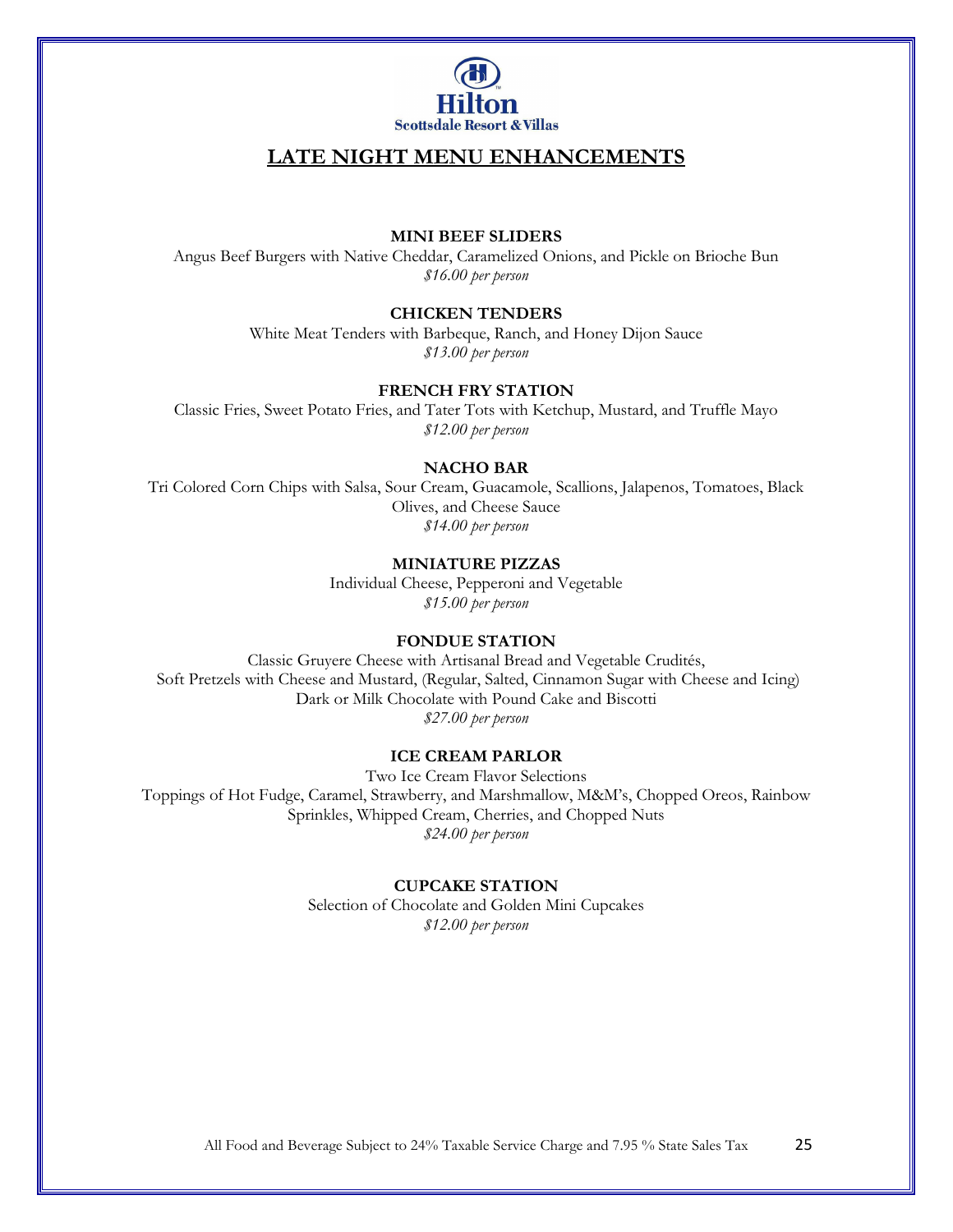

## **BANQUET BEVERAGES**

## **Hosted Bar Cash Bar**

Call Brands \$8.00/each Call Brands \$9.00/each Premium Brands \$10.00/each Premium Brands \$11.00/each Luxury Brands \$12.00/each Luxury Brands \$13.00/each Wine Selections  $$9.00/each$  House Wines  $$10.00/each$ Imported Beer \$7.00/each Imported Beer \$8.00/each Domestic Beer \$6.00/each Domestic Beer \$7.00/each Mineral Waters \$5.00/each Mineral Water \$5.50/each Sodas  $$5.00/each$  Sodas  $$5.50/each$ 

## **Call Bar**

Svedka Vodka Beefeater Gin Bacardi Rum Destilador Silver Tequila Canadian Club Whiskey Evan Williams Bourbon J&B Scotch Christian Brothers Brandy

#### **Domestic Beer Imported Beer Wine Selections**

Budweiser Heineken Cabernet Bud Light Corona Merlot Coors Light Fat Tire Chardonnay<br>Michelob Ultra White Zinfar O'Douls

## **Premium Bar**

Absolut Vodka Tanqueray Gin Mount Gay Silver Rum Sauza Conmemorativo Tequila Jack Daniels Whiskey Maker's Mark Bourbon Chivas Regal Scotch B&B Brandy

### **Luxury Bar**

Grey Goose Vodka Bombay Sapphire Gin Captain Morgan Rum 1800 Silver Tequila Crown Royal Whiskey Woodford Reserve Bourbon J.W. Red Scotch Hennessy V.S. Brandy

White Zinfandel

*Bartender required for a fee of \$150.00 each, based on one attendant per 100 people. \*Cash bar prices are inclusive of state sales tax\**